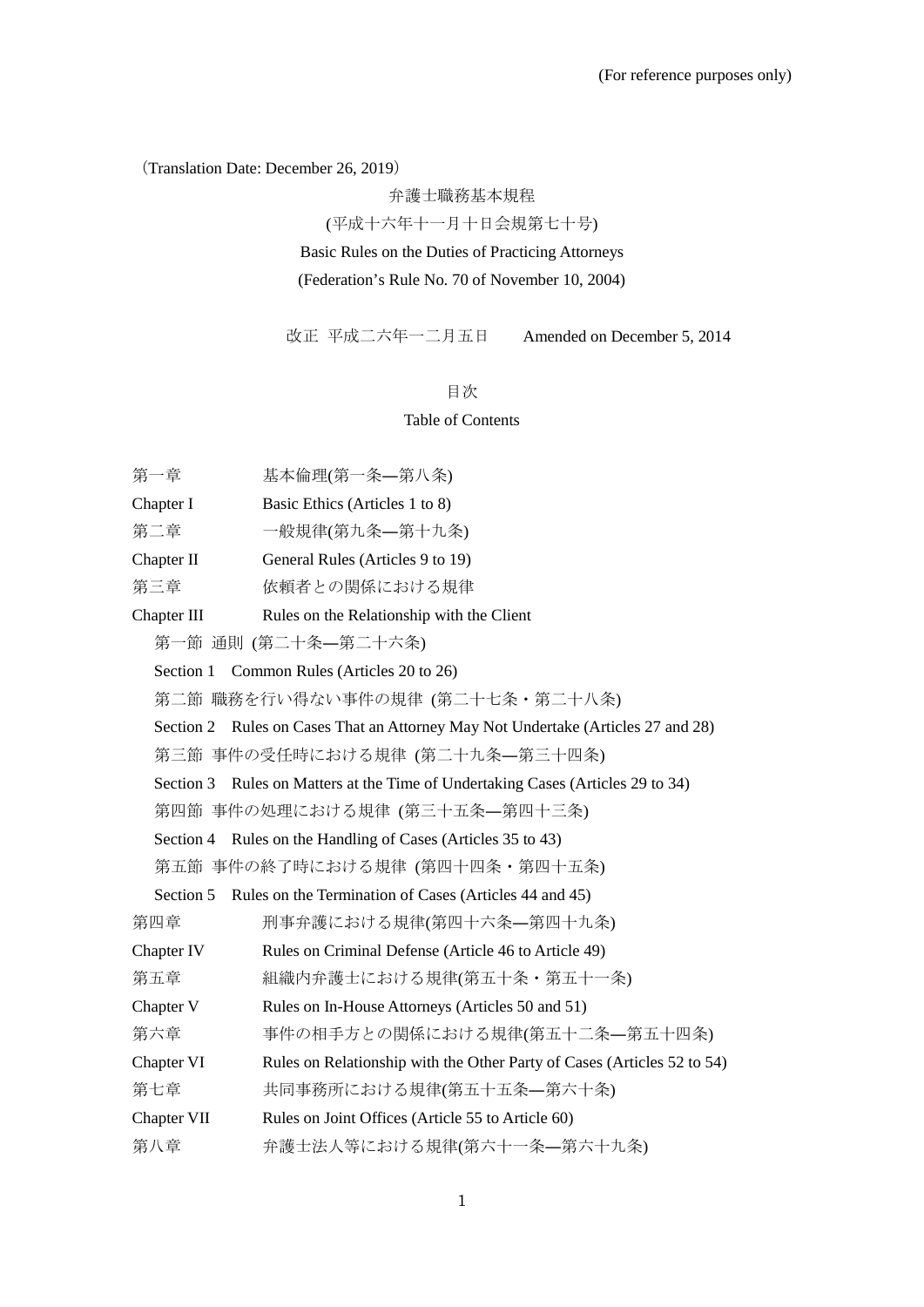| Chapter VIII        | Rules on Legal Professional Corporations (Articles 61 to 69)        |  |  |
|---------------------|---------------------------------------------------------------------|--|--|
| 第九章                 | 他の弁護士等との関係における規律(第七十条–第七十三条)                                        |  |  |
| Chapter IX          | Rules on Relationships with Other Attorneys (Articles 70 to 73)     |  |  |
| 第十章                 | 裁判の関係における規律 (第七十四条—第七十七条)                                           |  |  |
| Chapter X           | Rules in Relation to Judicial Procedures (Article 74 to Article 77) |  |  |
| 第十一章                | 弁護士会との関係における規律(第七十八条・第七十九条)                                         |  |  |
| Chapter XI          | Rules in Relation to Bar Associations (Articles 78 and 79)          |  |  |
| 第十二章                | 官公署との関係における規律(第八十条・第八十一条)                                           |  |  |
| <b>Chapter XII</b>  | Rules in Relation to Public Agency (Articles 80 and 81)             |  |  |
| 第十三章                | 解釈適用指針(第八十二条)                                                       |  |  |
| <b>Chapter XIII</b> | Guidelines for Interpretation and Application (Article 82)          |  |  |
| 附則                  |                                                                     |  |  |

Supplementary Provisions

弁護士は、基本的人権の擁護と社会正義の実現を使命とする。その使命達成のために、弁 護士には職務の自由と独立が要請され、高度の自治が保障されている。弁護士は、その使命 を自覚し、自らの行動を規律する社会的責任を負う。よって、ここに弁護士の職務に関する 倫理と行為規範を明らかにするため、弁護士職務基本規程を制定する。

An attorney is entrusted with the mission of protecting fundamental human rights and achieving social justice. In order to accomplish his/her mission, an attorney is required to be free and independent when conducting his/her duties, and a high degree of autonomy is guaranteed. An attorney needs to be aware of his/her mission and is socially responsible for disciplining his/her own behavior. Therefore, the Basic Rules on the Duties of Practicing Attorneys is established to clarify the ethics and codes of conduct in relation to the duties of attorneys.

> 第一章 基本倫理 Chapter I Basic Ethics

(使命の自覚)

第一条 弁護士は、その使命が基本的人権の擁護と社会正義の実現にあることを自覚し、そ の使命の達成に努める。

(Awareness of the Mission)

Article 1 An attorney recognizes that his/her mission is to protect the fundamental human rights and achieve social justice, and strives to fulfill that mission.

(自由と独立)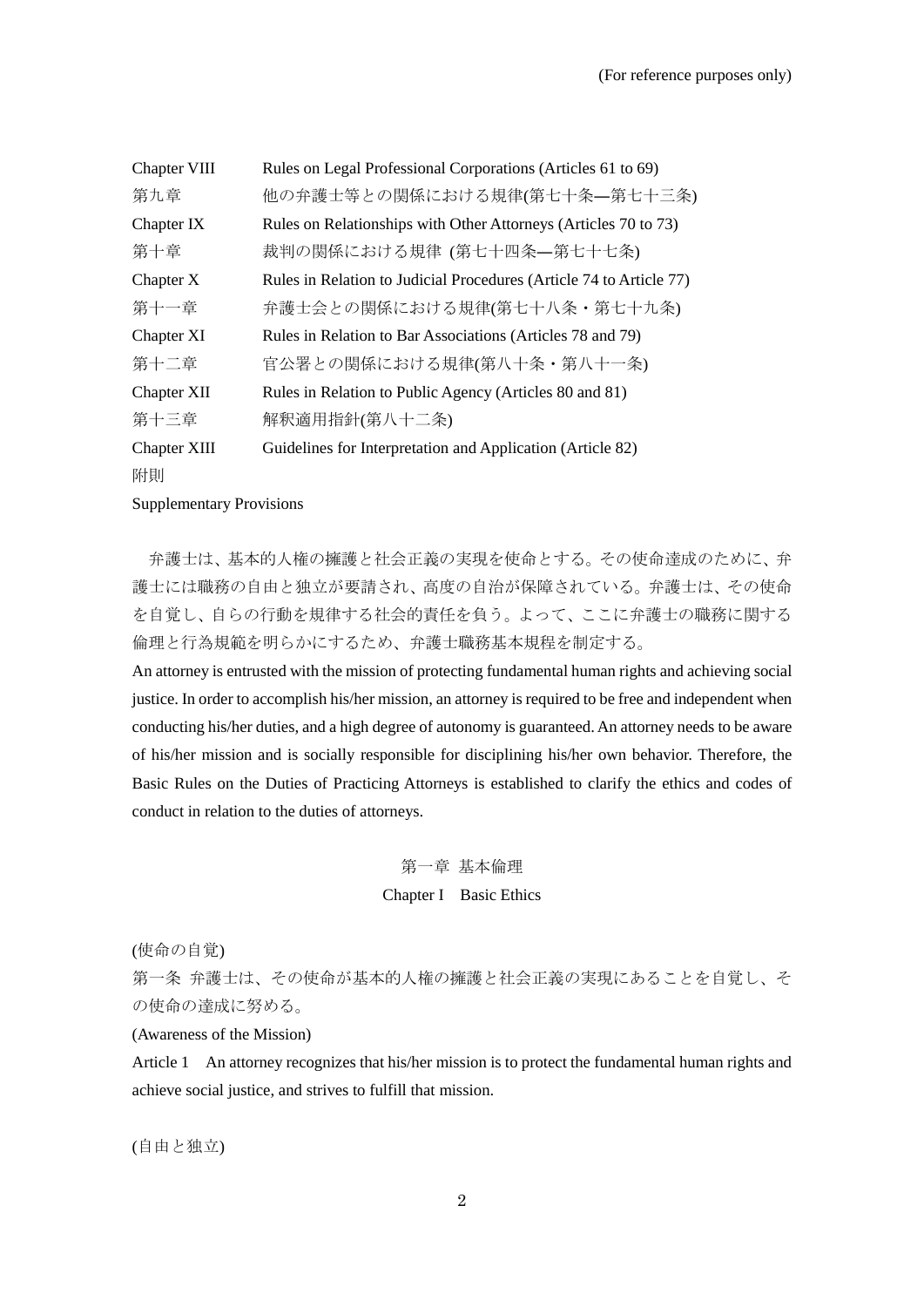第二条 弁護士は、職務の自由と独立を重んじる。

(Freedom and Independence)

Article 2 An attorney values the freedom and independence in conducting his/her duties.

(弁護士自治)

第三条 弁護士は、弁護士自治の意義を自覚し、その維持発展に努める。

(Autonomy of attorneys)

Article 3 An attorney shall be aware of the significance of autonomy of attorneys and endeavors to maintain and develop it.

## (司法独立の擁護)

第四条 弁護士は、司法の独立を擁護し、司法制度の健全な発展に寄与するように努める。 (Protection of Judicial Independence)

Article 4 An attorney shall strive to protect the independence of the judiciary and to contribute to the sound development of the judicial system.

## (信義誠実)

第五条 弁護士は、真実を尊重し、信義に従い、誠実かつ公正に職務を行うものとする。 (Good faith)

Article 5 An attorney shall respect the truth, observe faith, and perform his/her duties faithfully and fairly.

(名誉と信用)

第六条 弁護士は、名誉を重んじ、信用を維持するとともに、廉潔を保持し、常に品位を高 めるように努める。

(Honor and Credibility)

Article 6 An attorney shall respect reputation, maintain trust, maintain integrity, and always strive to enhance dignity.

## (研鑽)

第七条 弁護士は、教養を深め、法令及び法律事務に精通するため、研鑽に努める。

(Stidies)

Article 7 An attorney shall endeavor to enrich his/her education and to become familiar with laws, regulations, and legal affairs.

(公益活動の実践)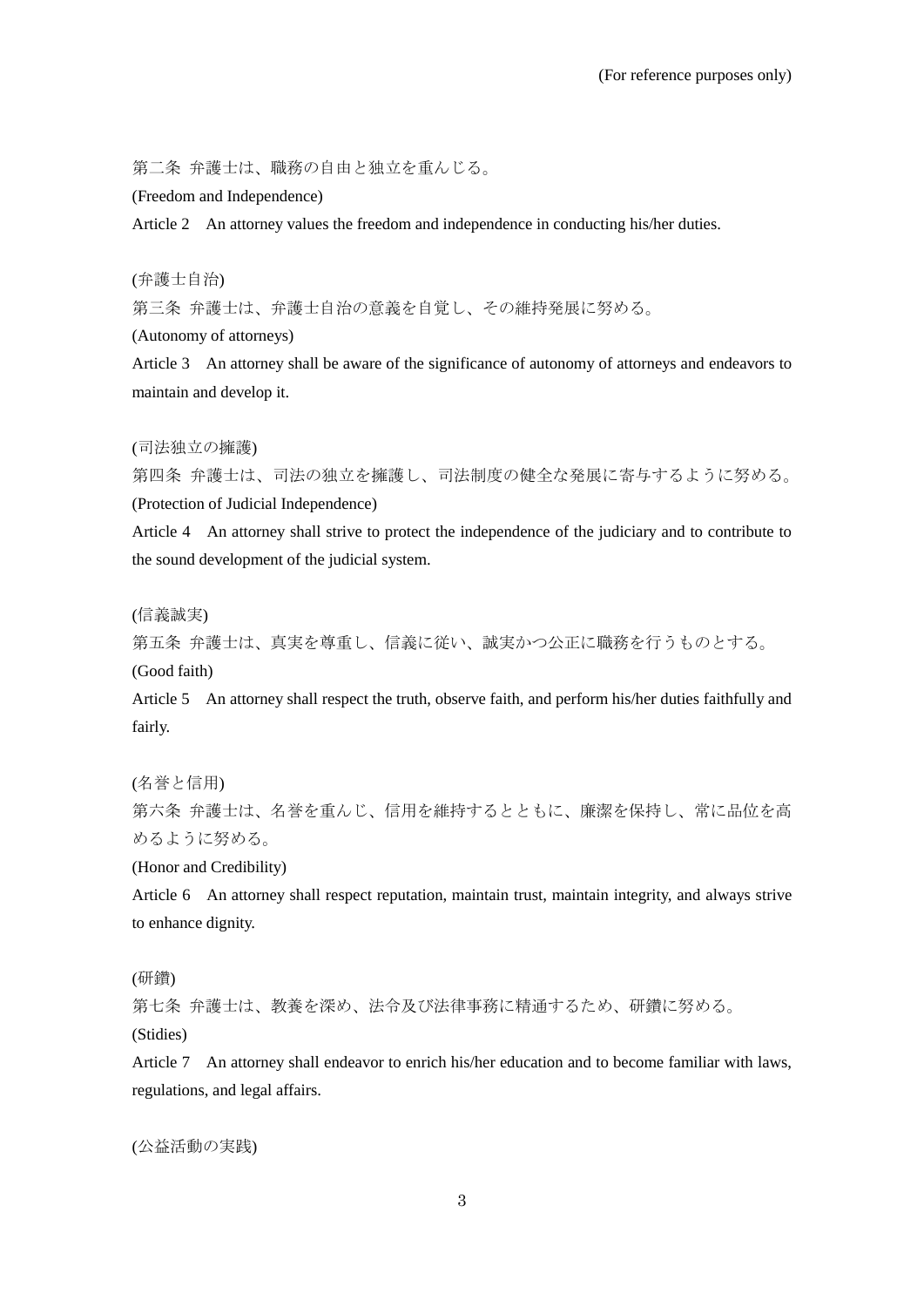第八条 弁護士は、その使命にふさわしい公益活動に参加し、実践するように努める。 (Practice of Public Interest Activities)

Article 8 An attorney shall endeavor to participate in and implement public interest activities commensurate with his/her mission.

# 第二章 一般規律

# Chapter II General Rules

## (広告及び宣伝)

第九条 弁護士は、広告又は宣伝をするときは、虚偽又は誤導にわたる情報を提供してはな らない。

2 弁護士は、品位を損なう広告又は宣伝をしてはならない。

(Publicity and Advertisement)

Article 9 An attorney shall not provide false or misleading information when publicizing or advertising himself/herself.

2 An attorney shall not publicize or advertise himself/herself in a way that is detrimental to dignity.

# (依頼の勧誘等)

第十条 弁護士は、不当な目的のため、又は品位を損なう方法により、事件の依頼を勧誘し、 又は事件を誘発してはならない。

(Solicitation of Request)

Article 10 An attorney shall not solicit a request of cases or induce a case for unjustifiable purposes or in a manner detrimental to his/her dignity.

## (非弁護士との提携)

第十一条 弁護士は、弁護士法(昭和二十四年法律第二百五号)第七十二条から第七十四条ま での規定に違反する者又はこれらの規定に違反すると疑うに足りる相当な理由のある者か ら依頼者の紹介を受け、これらの者を利用し、又はこれらの者に自己の名義を利用させては ならない。

# (Alliance with Non-Attorney)

Article 11 An attorney shall not accept a referral of a client from a person who violates the provisions of Articles 72 to 74 of the Attorney Act (Act No. 205 of 1949) or a person who has reasonable grounds to be suspected that he/she violates these provisions, use such person or allow such person to use his/her own name.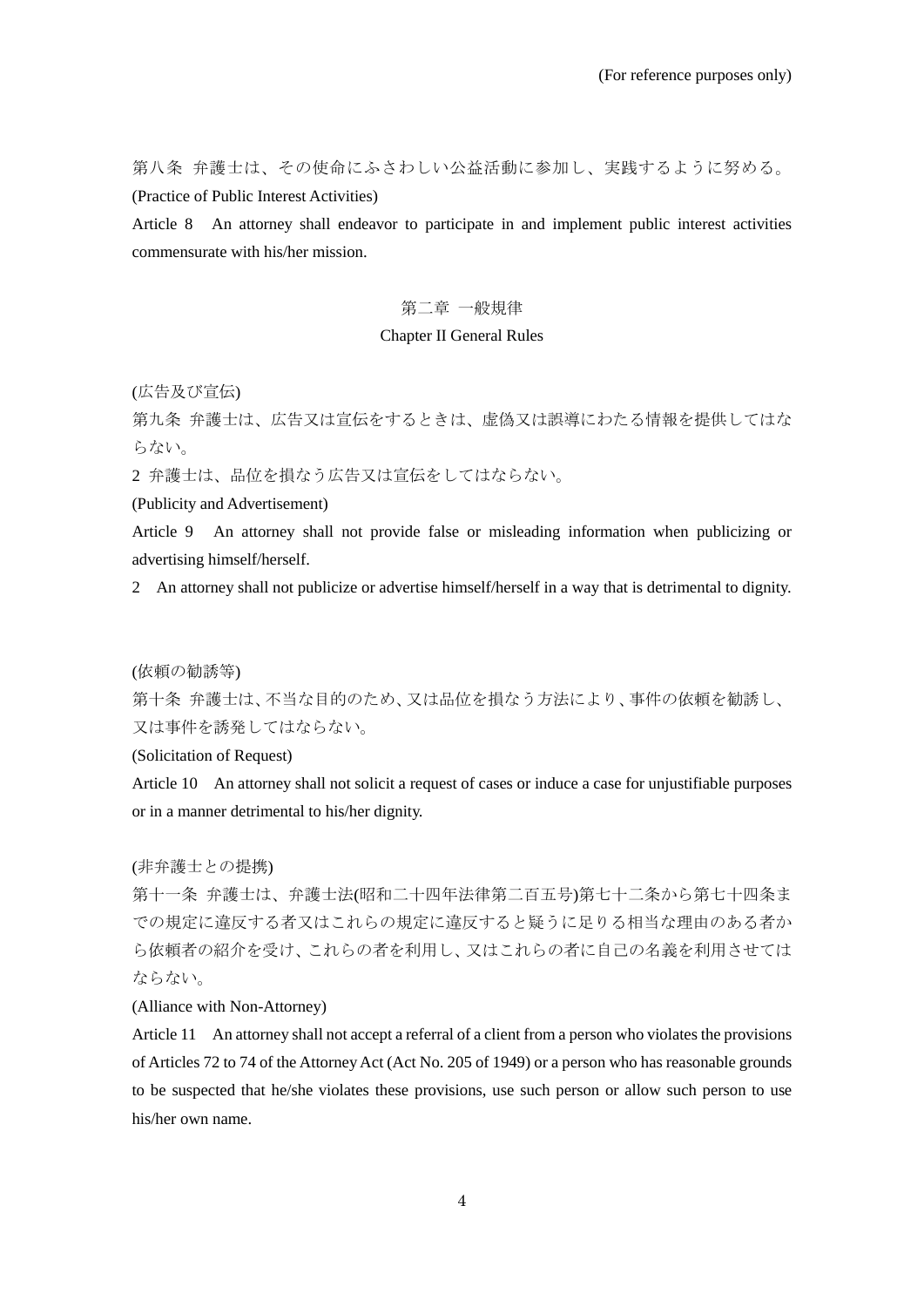(報酬分配の制限)

第十二条 弁護士は、その職務に関する報酬を弁護士又は弁護士法人でない者との間で分配 してはならない。ただし、法令又は本会若しくは所属弁護士会の定める会則に別段の定めが ある場合その他正当な理由がある場合は、この限りでない。

(Restriction on Distribution of Fees)

Article 12 An attorney shall not apportion fees in respect of his/her duties between a person who is not an attorney or a legal professional corporation. Provided, however, that this shall not apply to the cases otherwise provided for in the laws and regulations or in the articles of association of the bar association to which he/she belongs, or where there is any other justifiable reason.

(依頼者紹介の対価)

第十三条 弁護士は、依頼者の紹介を受けたことに対する謝礼その他の対価を支払ってはな らない。

2 弁護士は、依頼者の紹介をしたことに対する謝礼その他の対価を受け取ってはならない。 (Compensation for Referral of Client)

Article 13 An attorney shall not pay any compensation or any other consideration for a referral of a client.

2 An attorney shall not receive any compensation or any other consideration for a referral of a client.

(違法行為の助長)

第十四条 弁護士は、詐欺的取引、暴力その他の違法若しくは不正な行為を助長し、又はこ れらの行為を利用してはならない。

(Encouragement of Illegal Acts)

Article 14 An attorney shall not encourage or utilize fraudulent transactions, violence or other illegal or unlawful acts.

(品位を損なう事業への参加)

第十五条 弁護士は、公序良俗に反する事業その他の品位を損なう事業を営み、若しくはこ れに加わり、又はこれらの事業に自己の名義を利用させてはならない。

(Participation in Businesses that Undermine Dignity)

Article 15 An attorney shall not engage in, or participate in, any business which is contrary to public policy or any other business which undermines dignity, or allow such business to use his/her own name.

(営利業務従事における品位保持)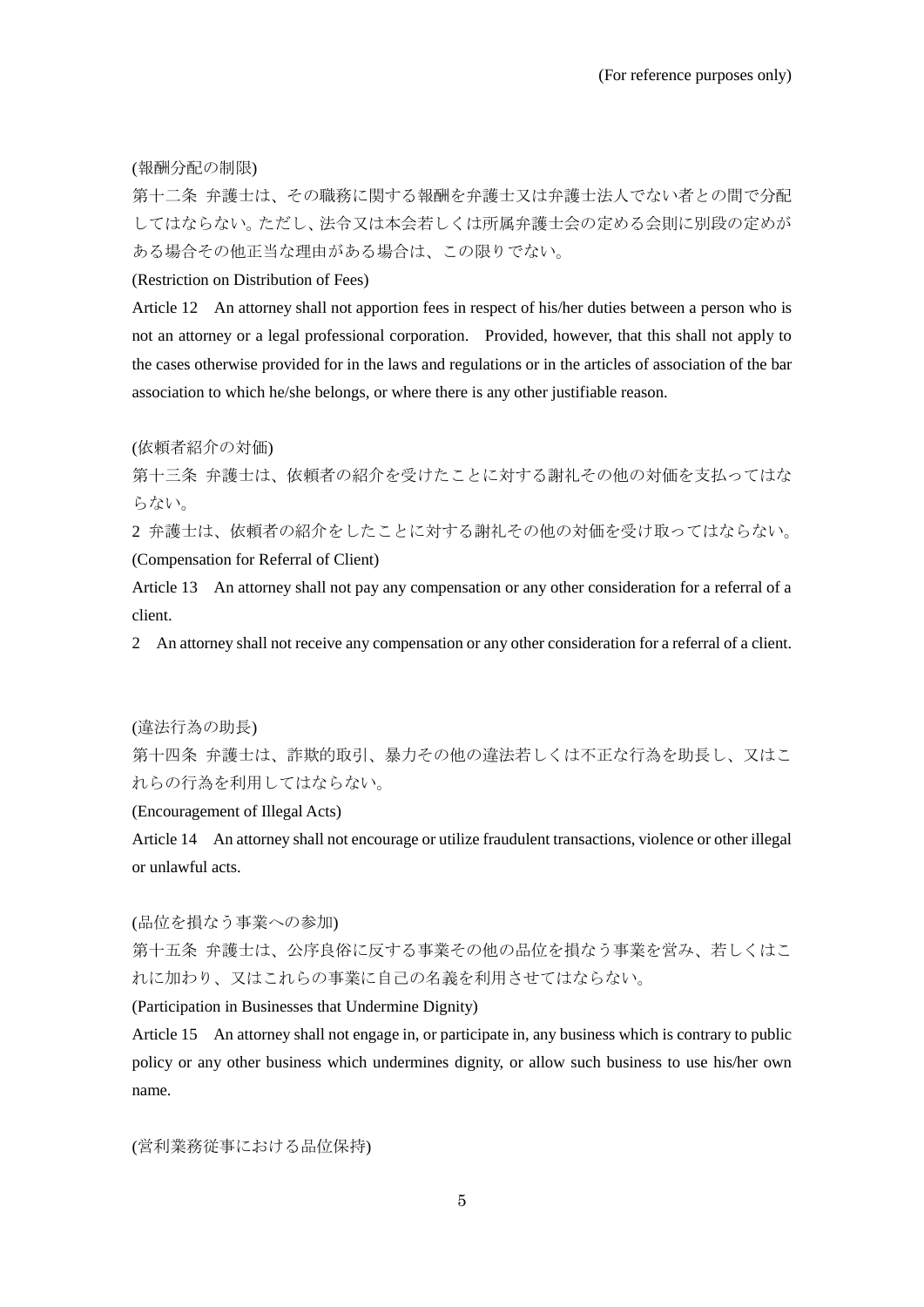第十六条 弁護士は、自ら営利を目的とする業務を営むとき、又は営利を目的とする業務を 営む者の取締役、執行役その他業務を執行する役員若しくは使用人となったときは、営利を 求めることにとらわれて、品位を損なう行為をしてはならない。

(Preservation of dignity in profit-making work)

Article 16 When an attorney engages in a business for profit or becomes a director, executive officer, or other executive or employee of a person conducting businesses for profit, he/she shall not engage in any act which undermines his/her dignity, being bound to seek profit.

## (係争目的物の譲受け)

第十七条 弁護士は、係争の目的物を譲り受けてはならない。

(Assignment of a Subject Matter in Dispute)

Article 17 An attorney shall not obtain a subject matter in dispute.

## (事件記録の保管等)

第十八条 弁護士は、事件記録を保管し、又は廃棄するに際しては、秘密及びプライバシー に関する情報が漏れないように注意しなければならない。

## (Retention of Case Records)

Article 18 An attorney shall, when storing or destroying case records, take care not to leak confidential and privacy-related information.

## (事務職員等の指導監督)

第十九条 弁護士は、事務職員、司法修習生その他の自らの職務に関与させた者が、その者 の業務に関し違法若しくは不当な行為に及び、又はその法律事務所の業務に関して知り得 た秘密を漏らし、若しくは利用することのないように指導及び監督をしなければならない。 (Supervision of Administrative Staff)

Article 19 An attorney shall instruct and supervise staff, legal apprentice, and other persons who have engaged in his/her practice in such a way that they do not engage in illegal or unjust acts in the course of performing their duties, or that they do not disclose or utilize secrets that they have learned in the course of performing their duties.

第三章 依頼者との関係における規律

# Chapter III Rules on the Relationship with the Client

第一節 通則 Section 1 Common Rules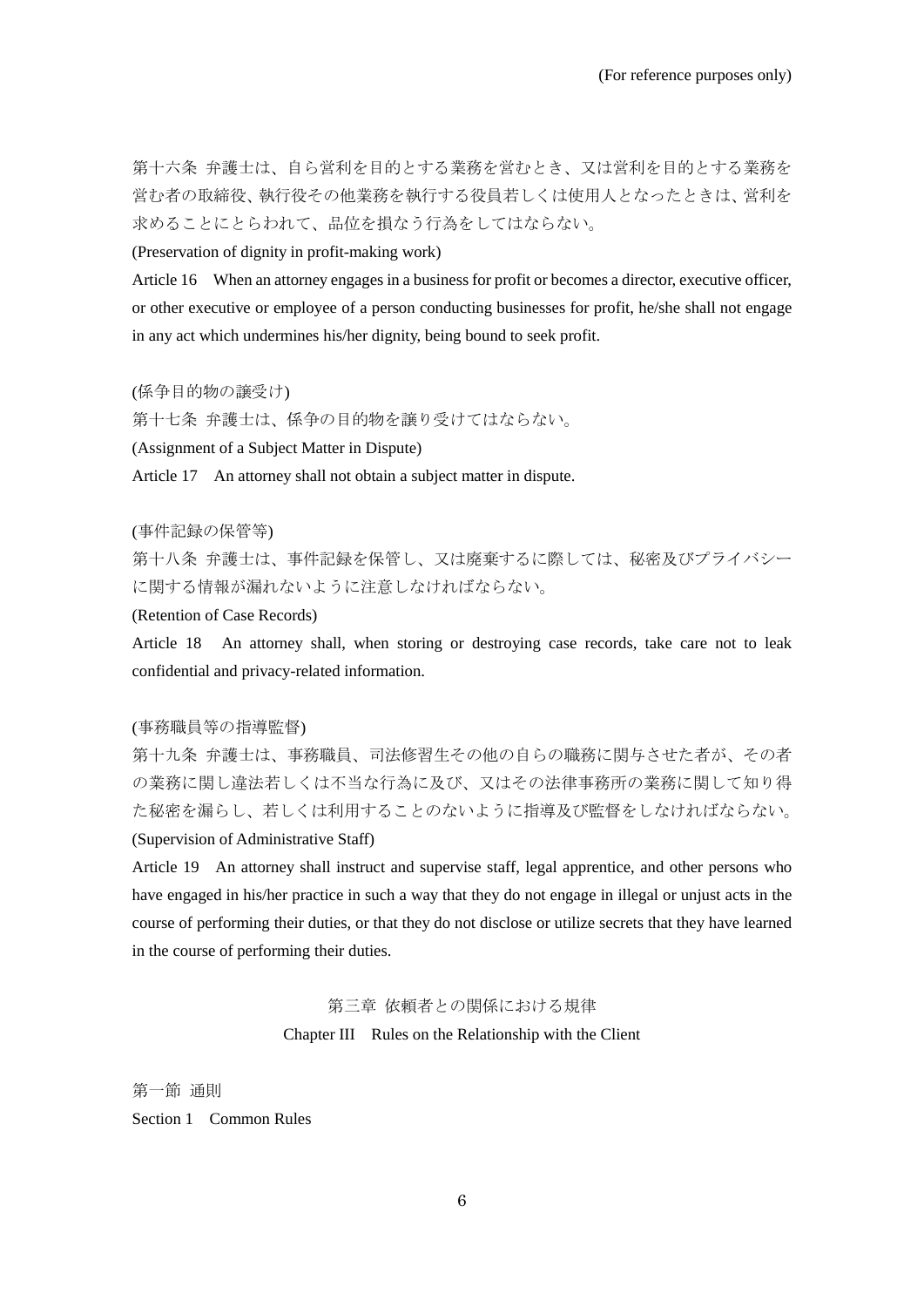(依頼者との関係における自由と独立)

第二十条 弁護士は、事件の受任及び処理に当たり、自由かつ独立の立場を保持するように 努める。

(Freedom and Independence in Relation to the Client)

Article 20 An attorney shall endeavor to maintain a free and independent position when accepting and handling the cases.

(正当な利益の実現)

第二十一条 弁護士は、良心に従い、依頼者の権利及び正当な利益を実現するように努める。 (Realization of Legitimate Interests)

Article 21 An attorney shall endeavor to realize the rights and legitimate interests of the client conscientiously.

#### (依頼者の意思の尊重)

第二十二条 弁護士は、委任の趣旨に関する依頼者の意思を尊重して職務を行うものとする。 2 弁護士は、依頼者が疾病その他の事情のためその意思を十分に表明できないときは、適切 な方法を講じて依頼者の意思の確認に努める。

(Respect for the Wishes of the Client)

Article 22 An attorney shall perform his/her duties respecting the wishes of the client with regard to the purpose of the mandate.

2 An attorney shall endeavor, in the event a client is unable to fully express his/her intention due to illness or other circumstances, to confirm the client's intention by taking appropriate measures.

(秘密の保持)

第二十三条 弁護士は、正当な理由なく、依頼者について職務上知り得た秘密を他に漏らし、 又は利用してはならない。

(Confidentiality)

Article 23 An attorney shall not, without justifiable grounds, divulge or utilize to others any confidential information which may come to his/her knowledge in the course of duties with respect to the client.

(弁護士報酬)

第二十四条 弁護士は、経済的利益、事案の難易、時間及び労力その他の事情に照らして、 適正かつ妥当な弁護士報酬を提示しなければならない。

(Attorney Fees)

Article 24 An attorney shall provide appropriate and reasonable attorney fees, considering the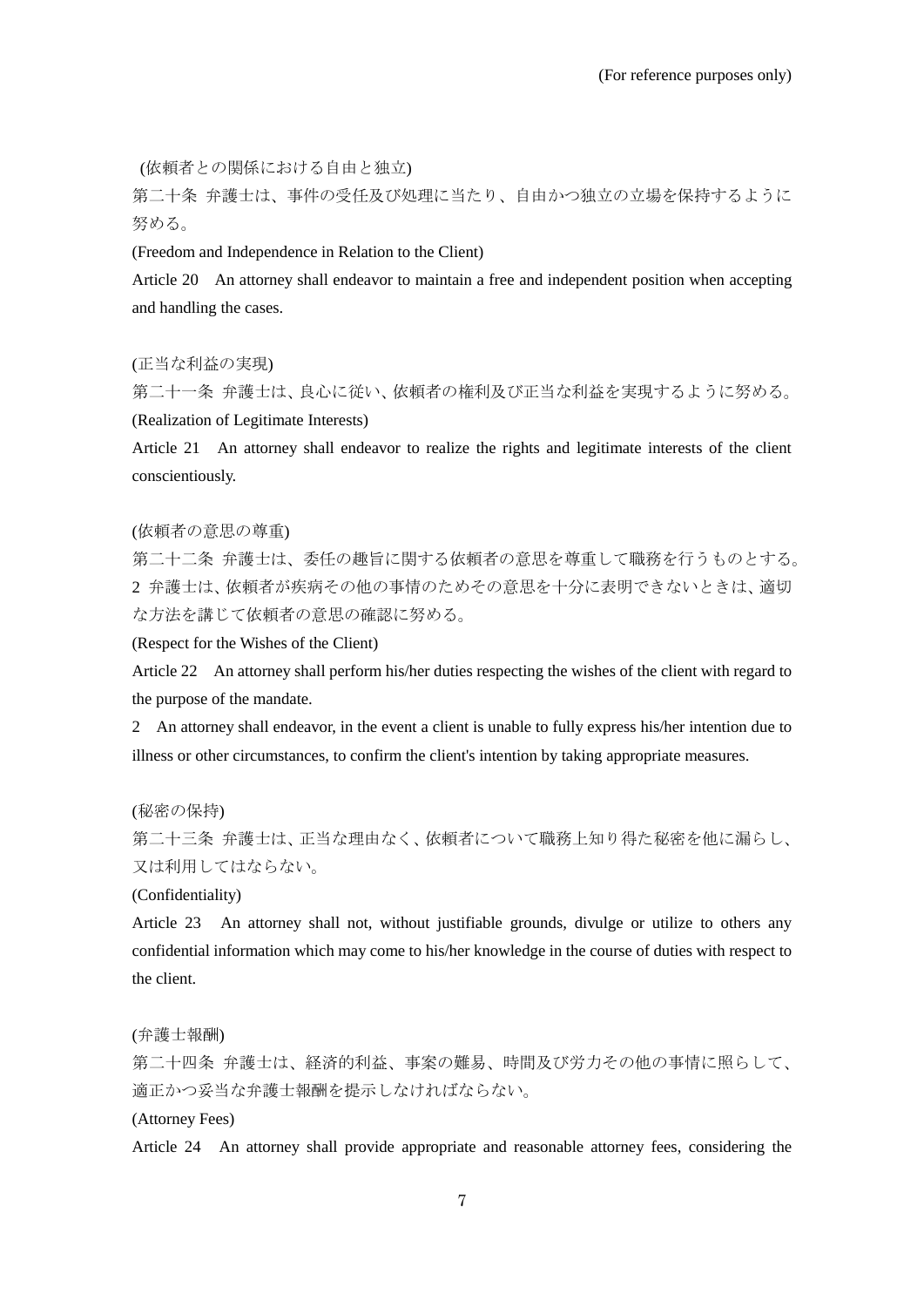economic benefit, difficulties in the case, hours and labor, and other circumstances.

# (依頼者との金銭貸借等)

第二十五条 弁護士は、特別の事情がない限り、依頼者と金銭の貸借をし、又は自己の債務 について依頼者に保証を依頼し、若しくは依頼者の債務について保証をしてはならない。 (Money Lending and Borrowing with Client, etc.)

Article 25 Unless there are special circumstances, an attorney shall not lend or borrow money from the client, or ask the client to guarantee his/her debt, or guarantee the client's debt.

# (依頼者との紛議)

第二十六条 弁護士は、依頼者との信頼関係を保持し紛議が生じないように努め、紛議が生 じたときは、所属弁護士会の紛議調停で解決するように努める。

## (Dispute with a Client)

Article 26 An attorney shall endeavor to maintain the trusting relationship with the client and avoid any dispute, and shall endeavor to resolve any dispute through the mediation organized by the bar association to which he/she belongs.

## 第二節 職務を行い得ない事件の規律

Section 2 Rules on Cases That an Attorney May Not Undertake

# (職務を行い得ない事件)

第二十七条 弁護士は、次の各号のいずれかに該当する事件については、その職務を行って はならない。ただし、第三号に掲げる事件については、受任している事件の依頼者が同意し た場合は、この限りでない。

一 相手方の協議を受けて賛助し、又はその依頼を承諾した事件

二 相手方の協議を受けた事件で、その協議の程度及び方法が信頼関係に基づくと認められ るもの

- 三 受任している事件の相手方からの依頼による他の事件
- 四 公務員として職務上取り扱った事件
- 五 仲裁、調停、和解斡旋その他の裁判外紛争解決手続機関の手続実施者として取り扱った 事件

# (Cases that an Attorney May Not Undertake)

Article 27 An attorney shall not perform his/her duties in cases falling under any of the following items, except where the client of the case set forth in item (3) consents to the undertaking:

(1) Cases in which the attorney provided support to the other party after consultations, or accepted the other party as his/her client;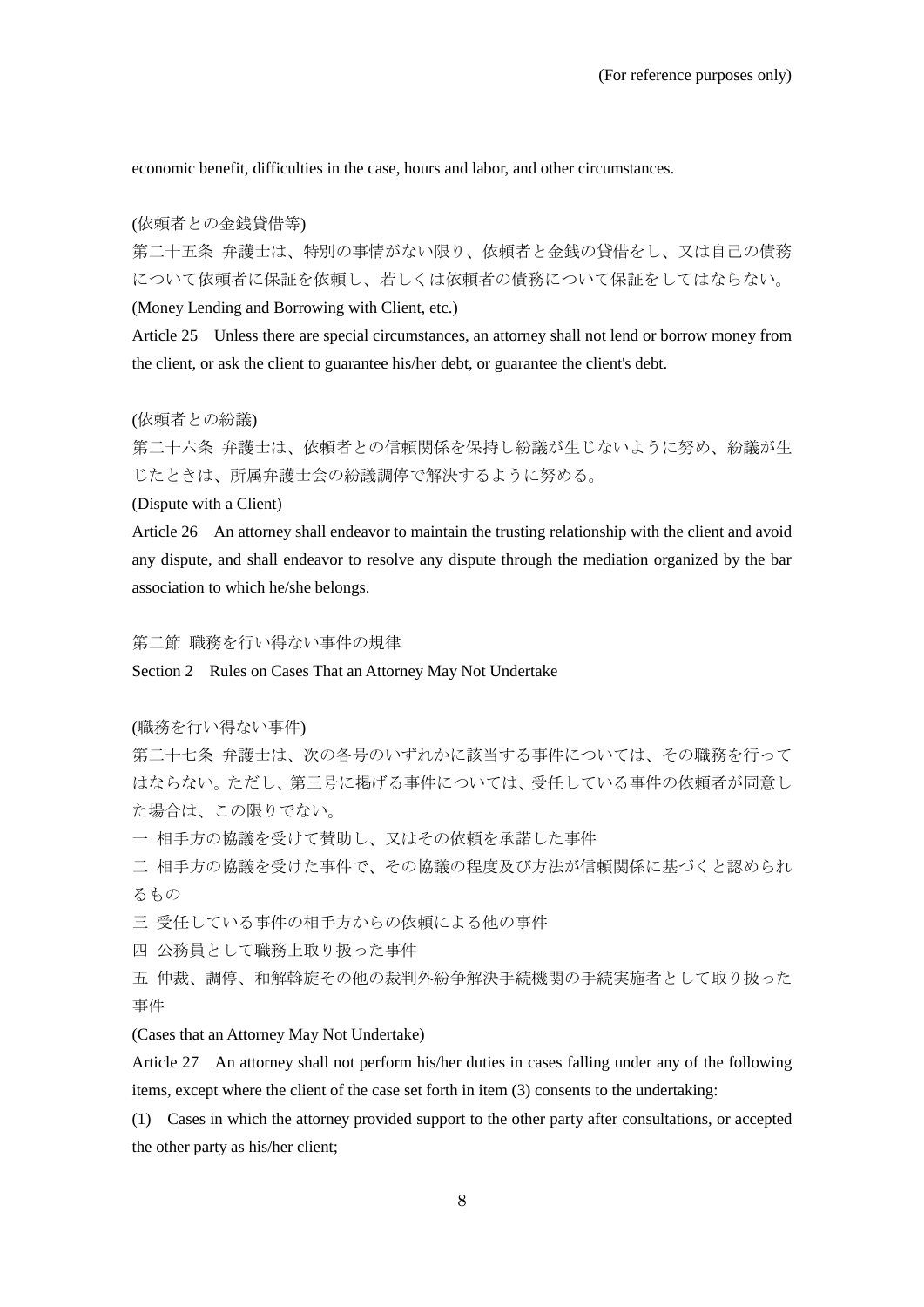(2) Cases in which the attorney was consulted by the other party and where the extent and form of the consultation is found to be based on a relationship of mutual trust;

(3) Cases requested by the other party to a case that has already been undertaken by the attorney;

(4) Cases that the attorney handled as a public officer in the course of performing his/her duties;

(5) Cases that the attorney handled as a person conducting the procedures of the alternative dispute resolution including arbitration, mediation, conciliation and others.

(同前)

第二十八条 弁護士は、前条に規定するもののほか、次の各号のいずれかに該当する事件に ついては、その職務を行ってはならない。

ただし、第一号及び第四号に掲げる事件についてその依頼者が同意した場合、第二号に掲げ る事件についてその依頼者及び相手方が同意した場合並びに第三号に掲げる事件について その依頼者及び他の依頼者のいずれもが同意した場合は、この限りでない。

一 相手方が配偶者、直系血族、兄弟姉妹又は同居の親族である事件

二 受任している他の事件の依頼者又は継続的な法律事務の提供を約している者を相手方 とする事件

三 依頼者の利益と他の依頼者の利益が相反する事件

四 依頼者の利益と自己の経済的利益が相反する事件

(Ditto)

Article 28 In addition to what is provided for in the preceding Article, an attorney shall not perform his/her duties in cases falling under any of the following items. Provided, however, that this shall not apply where the client consents to the undertaking in the cases of items (1) and (4), where the client and the other party consent to the undertaking in the case of item (2), or where both the client and the other client consent to the undertaking in the case of item (3).

(1) Cases where the other party is a spouse, lineal relative by blood, sibling, or relative living together;

(2) Cases where the other party is a client in another case, or a person to whom he/she has promised to continuously provide legal services;

(3) Cases in which the interests of the client conflict with those of other clients;

(4) Cases where the interests of the client conflict with the economic interests of the attorney. .

第三節 事件の受任時における規律

Section 3 Rules on Matters at the Time of Undertaking Cases

(受任の際の説明等)

第二十九条 弁護士は、事件を受任するに当たり、依頼者から得た情報に基づき、事件の見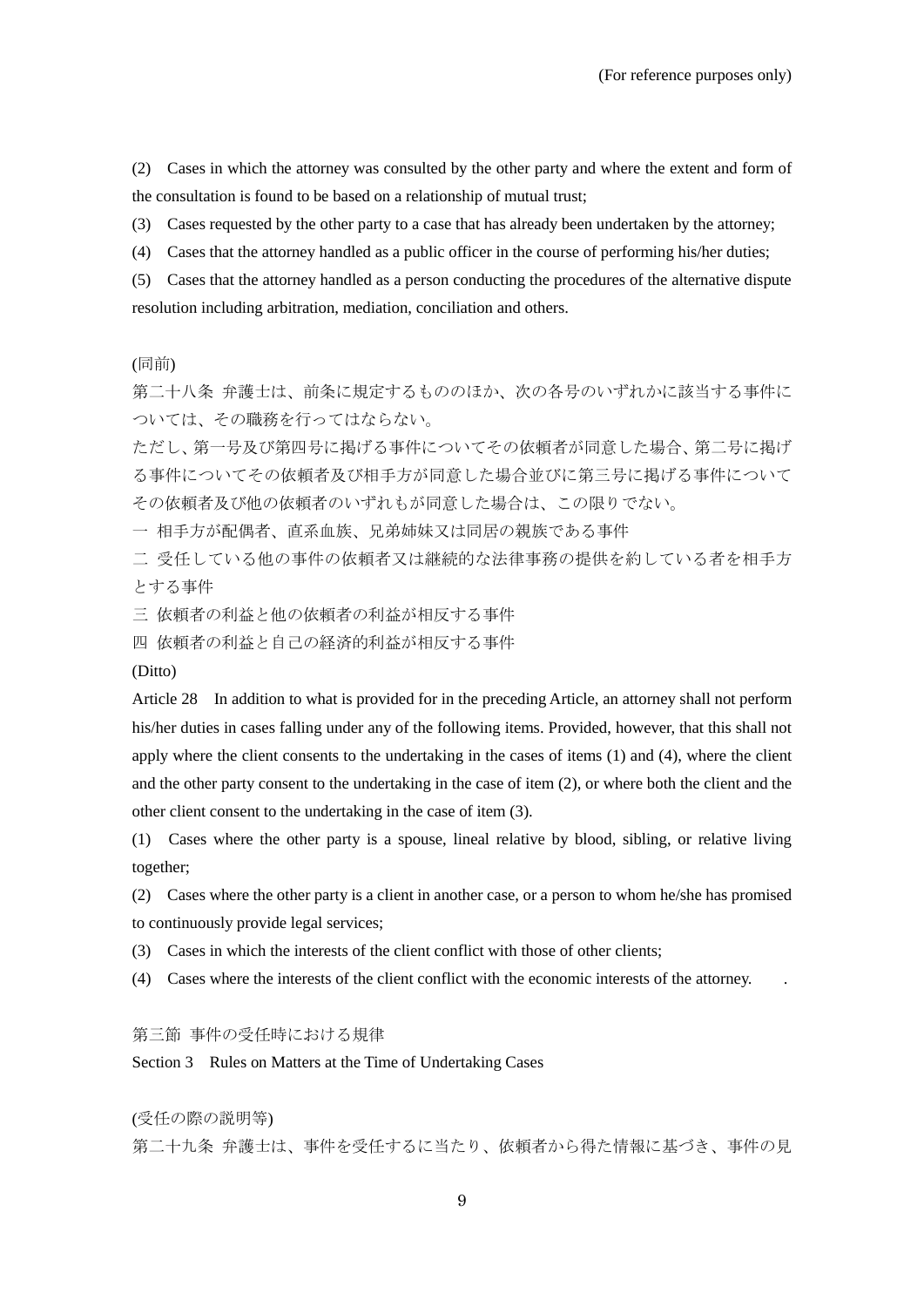通し、処理の方法並びに弁護士報酬及び費用について、適切な説明をしなければならない。 2 弁護士は、事件について、依頼者に有利な結果となることを請け合い、又は保証してはな らない。

3 弁護士は、依頼者の期待する結果が得られる見込みがないにもかかわらず、その見込みが あるように装って事件を受任してはならない。

# (Explanation at the Time of Assignment)

Article 29 When accepting a case, an attorney shall provide appropriate explanations on the prospects of the case, the methods of handling the case, and the attorney fees and expenses based on the information obtained from the client.

2 An attorney shall not offer assurances or guarantee that the case will result in favor of the client.

3 An attorney shall not accept the case pretending that the expected result of the client is likely to be obtained, even though such result is unlikely.

## (委任契約書の作成)

第三十条 弁護士は、事件を受任するに当たり、弁護士報酬に関する事項を含む委任契約書 を作成しなければならない。ただし、委任契約書を作成することに困難な事由があるときは、 その事由がやんだ後、これを作成する。

2 前項の規定にかかわらず、受任する事件が、法律相談、簡易な書面の作成又は顧問契約そ の他継続的な契約に基づくものであるときその他合理的な理由があるときは、委任契約書 の作成を要しない。

# (Preparation of Written Mandate)

Article 30 In accepting a case, an attorney shall prepare a written mandate containing attorneys' fees. Provided, however, that when there are grounds for difficulty in preparing a written mandate, such document shall be prepared after such grounds have ceased to exist.

2 Notwithstanding the provisions of the preceding paragraph, in cases where the entrusted case is based on a legal consultation, preparation of a simple document, an advisory contract or any other continuous contract, or where there are other reasonable grounds, the preparation of a mandate shall not be required.

# (不当な事件の受任)

第三十一条 弁護士は、依頼の目的又は事件処理の方法が明らかに不当な事件を受任しては ならない。

# (Acceptance of Illegitimate Cases)

Article 31 An attorney shall not accept cases in which the purpose of the request or the method of handling the case is clearly illegitimate.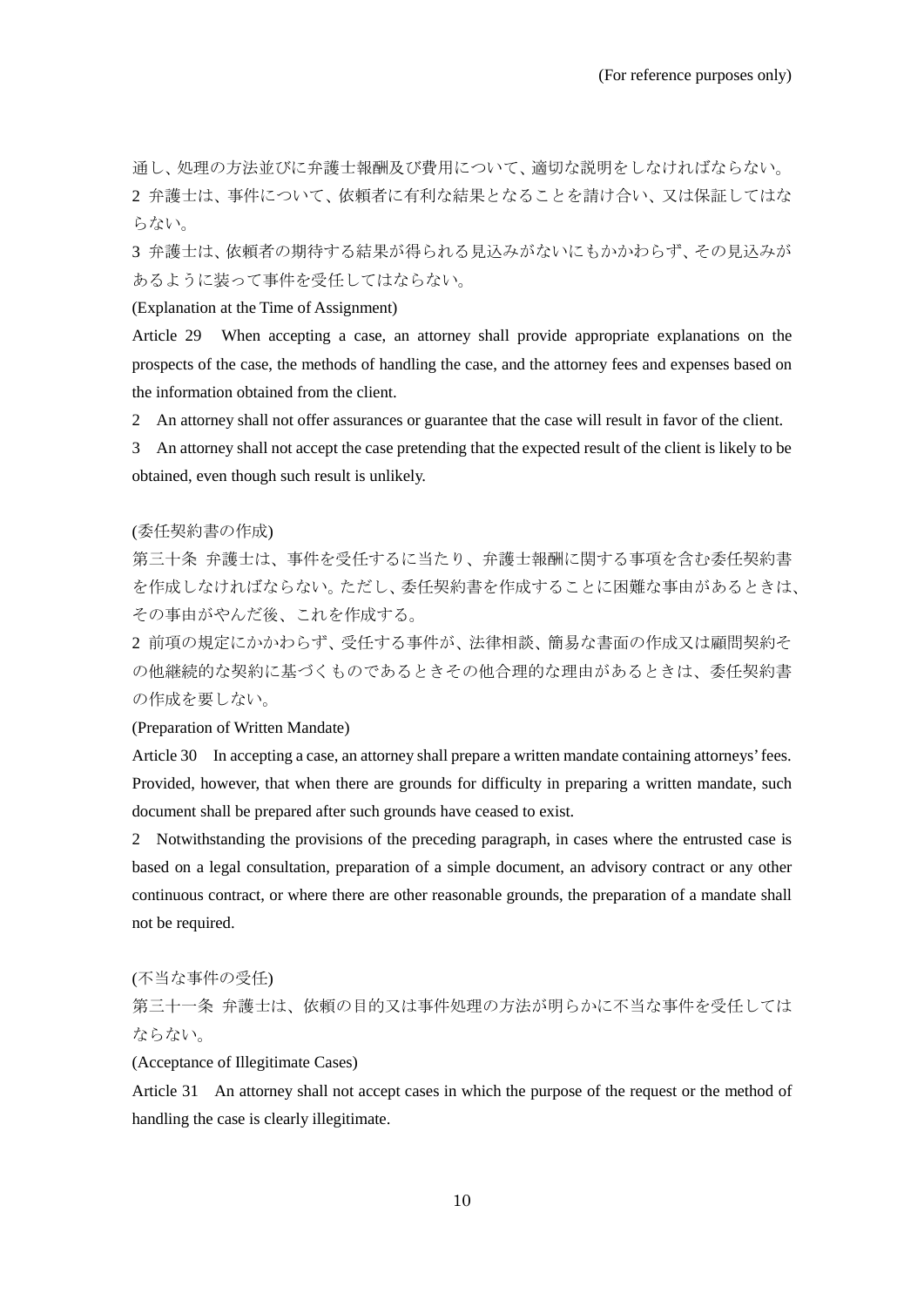(不利益事項の説明)

第三十二条 弁護士は、同一の事件について複数の依頼者があってその相互間に利害の対立 が生じるおそれがあるときは、事件を受任するに当たり、依頼者それぞれに対し、辞任の可 能性その他の不利益を及ぼすおそれのあることを説明しなければならない。

(Explanation of Disadvantageous Matters)

Article 32 When there are two or more clients in the same case and there is a risk of conflicts of interest between them, an attorney shall, when accepting the case, explain to each client the possibility of resignation and any other disadvantages that may arise.

## (法律扶助制度等の説明)

第三十三条 弁護士は、依頼者に対し、事案に応じ、法律扶助制度、訴訟救助制度その他の 資力の乏しい者の権利保護のための制度を説明し、裁判を受ける権利が保障されるように 努める。

# (Explanation of the Legal Aid System)

Article 33 An attorney shall endeavor to explain to clients, on a case-by-case basis, the legal aid system, the litigation aid system, and other systems for protecting the rights of persons with limited financial resources, so that their right to trial is guaranteed.

(受任の諾否の通知)

第三十四条 弁護士は、事件の依頼があったときは、速やかに、その諾否を依頼者に通知し なければならない。

(Notice of Whether or Not to Accept a Case)

Article 34 An attorney shall, when requested to undertake a case, promptly notify the client whether or not he/she will accept the case.

第四節 事件の処理における規律 Section 4 Rules on the Handling of Cases

(事件の処理)

第三十五条 弁護士は、事件を受任したときは、速やかに着手し、遅滞なく処理しなければ ならない。

(Handling of Cases)

Article 35 When an attorney has accepted a case, he/she shall promptly commence and proceed with it without delay.

(事件処理の報告及び協議)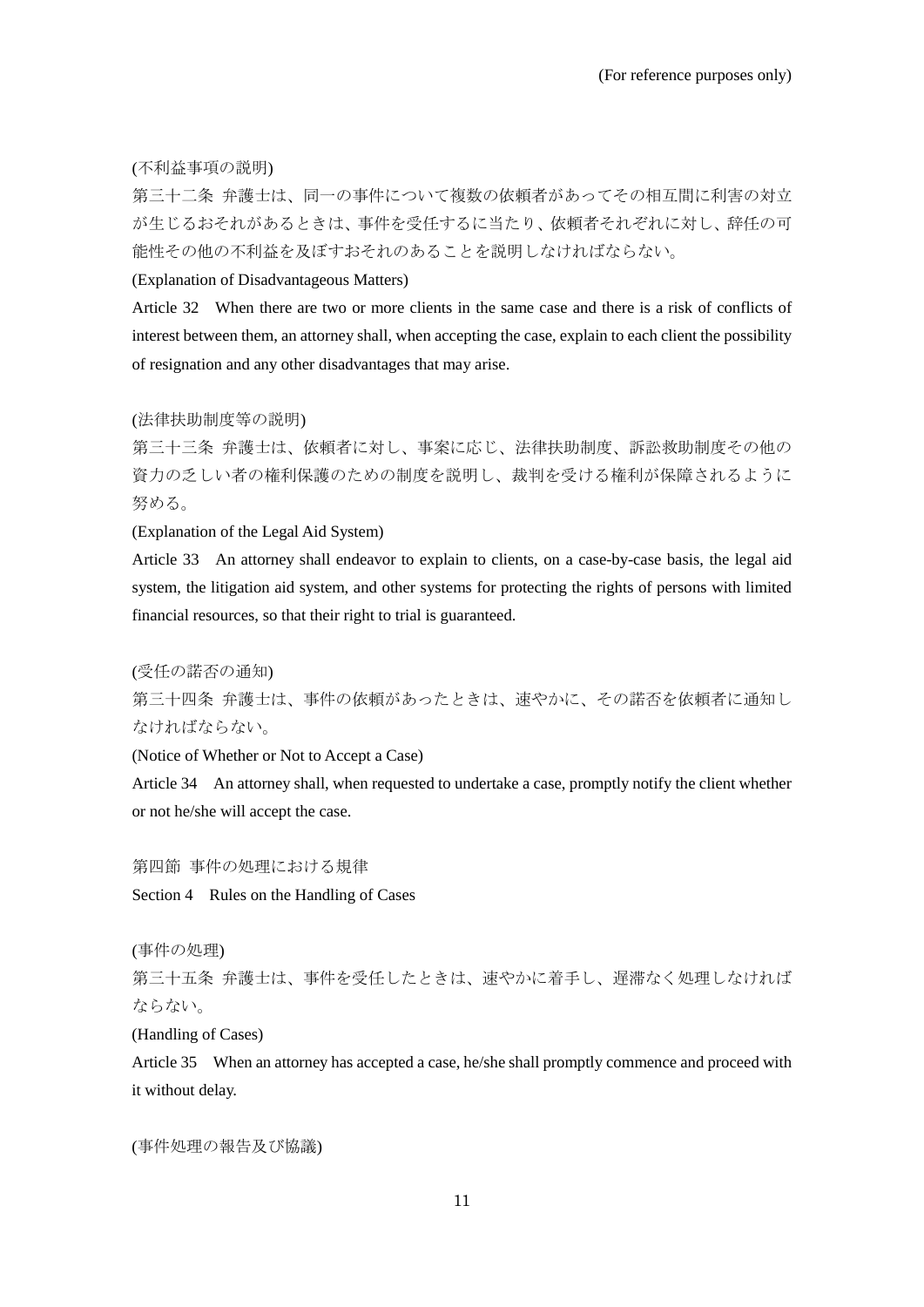第三十六条 弁護士は、必要に応じ、依頼者に対して、事件の経過及び事件の帰趨に影響を 及ぼす事項を報告し、依頼者と協議しながら事件の処理を進めなければならない。

(Reporting and Consultation on the Handling of Cases)

Article 36 An attorney shall, as needed, report to the client the progress of the case and matters affecting the outcome of the case, and proceed with the handling of the case in consultation with the client.

# (法令等の調査)

第三十七条 弁護士は、事件の処理に当たり、必要な法令の調査を怠ってはならない。 2 弁護士は、事件の処理に当たり、必要かつ可能な事実関係の調査を行うように努める。 (Research of Laws and Regulations)

Article 37 An attorney shall not neglect to conduct research on the laws and regulations required for the handling of the case.

2 In handling the case, an attorney shall endeavor to conduct all necessary and possible research on the facts of the case.

# (預り金の保管)

第三十八条 弁護士は、事件に関して依頼者、相手方その他利害関係人から金員を預かった ときは、自己の金員と区別し、預り金であることを明確にする方法で保管し、その状況を記 録しなければならない。

# (Storage of Deposits)

Article 38 When an attorney has received a sum of money from a client, the other party, or any other interested party with regard to a case, he/she shall separate it from his/her own funds, store it in a manner that makes it clear that it is a deposit, and record the situation.

#### (預り品の保管)

第三十九条 弁護士は、事件に関して依頼者、相手方その他利害関係人から書類その他の物 品を預かったときは、善良な管理者の注意をもって保管しなければならない。

## (Storage of Deposited Items)

Article 39 When an attorney has received documents or other items with regard to a case from a client, the other party, or any other interested party, he/she shall store them with the care of a good manager.

#### (他の弁護士の参加)

第四十条 弁護士は、受任している事件について、依頼者が他の弁護士又は弁護士法人に依 頼をしようとするときは、正当な理由なく、これを妨げてはならない。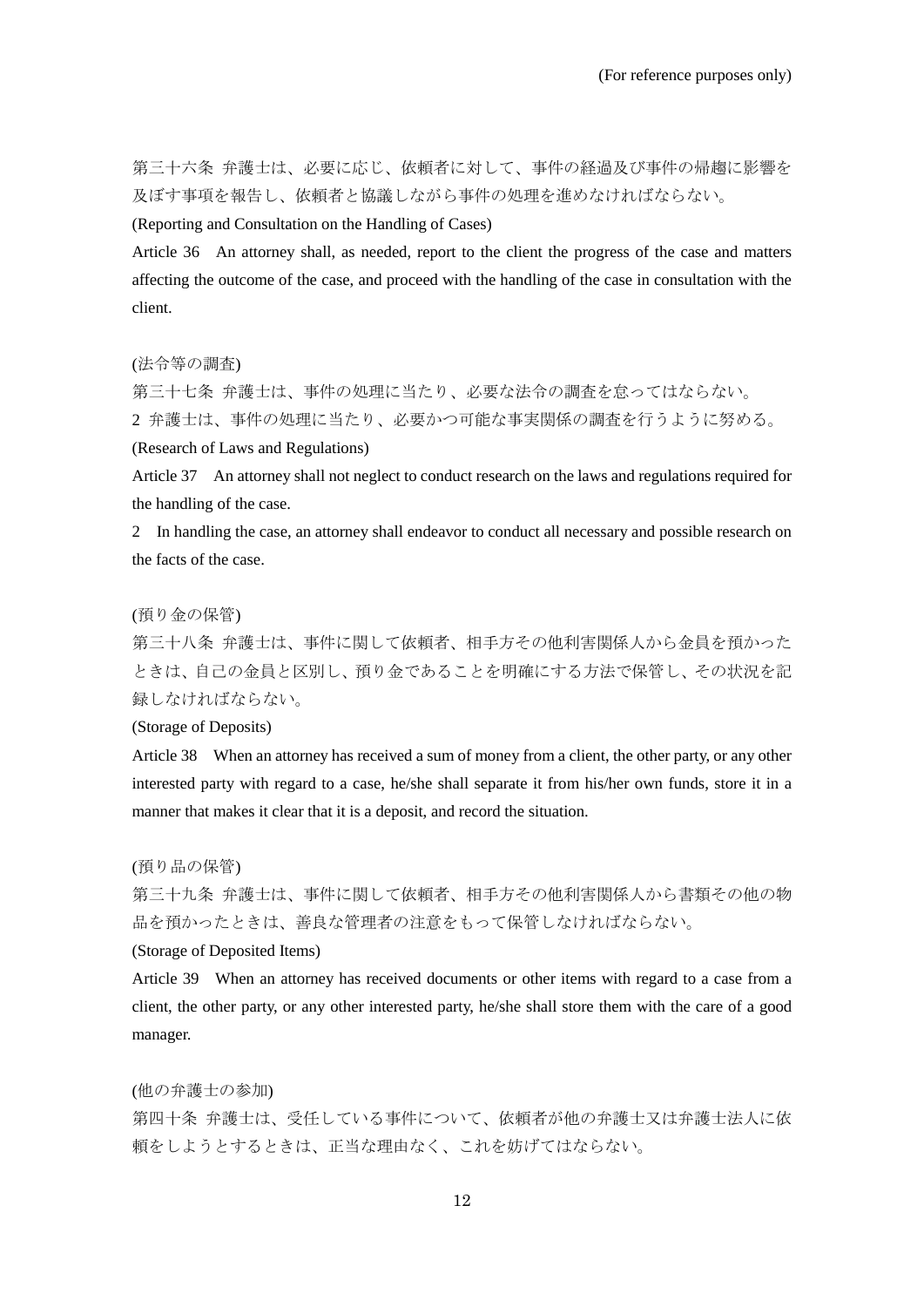## (Participation of Other Attorneys)

Article 40 An attorney shall not, without justifiable grounds, prevent a client from engaging another attorney or legal professional corporation with respect to a case he/she is handling.

# (受任弁護士間の意見不一致)

第四十一条 弁護士は、同一の事件を受任している他の弁護士又は弁護士法人との間に事件 の処理について意見が一致せず、これにより、依頼者に不利益を及ぼすおそれがあるときは、 依頼者に対し、その事情を説明しなければならない。

(Disagreement by and among Attorneys)

Article 41 If there is a conflict of opinion on the handling of the case between an attorney and another attorney or legal professional corporation who are in charge of the same case, and if such conflict of opinion may be prejudicial to the client, he/she shall explain the circumstances to the client.

## (受任後の利害対立)

第四十二条 弁護士は、複数の依頼者があって、その相互間に利害の対立が生じるおそれの ある事件を受任した後、依頼者相互間に現実に利害の対立が生じたときは、依頼者それぞれ に対し、速やかに、その事情を告げて、辞任その他の事案に応じた適切な措置を採らなけれ ばならない。

# (Conflict of Interest after Assignment)

Article 42 After accepting a case where there are multiple clients and there is a risk of conflict of interest between them, and if such conflict actually emerges, an attorney shall promptly inform each client of the circumstances and take appropriate measures in accordance with the case, such as resignation.

# (信頼関係の喪失)

第四十三条 弁護士は、受任した事件について、依頼者との間に信頼関係が失われ、かつ、 その回復が困難なときは、その旨を説明し、辞任その他の事案に応じた適切な措置を採らな ければならない。

# (Loss of Trust)

Article 43 When a trusting relationship with a client has been lost and it is difficult to restore the relationship, an attorney shall explain to that effect and take appropriate measures according to the case, such as resignation.

第五節 事件の終了時における規律

Section 5 Rules on the Termination of Cases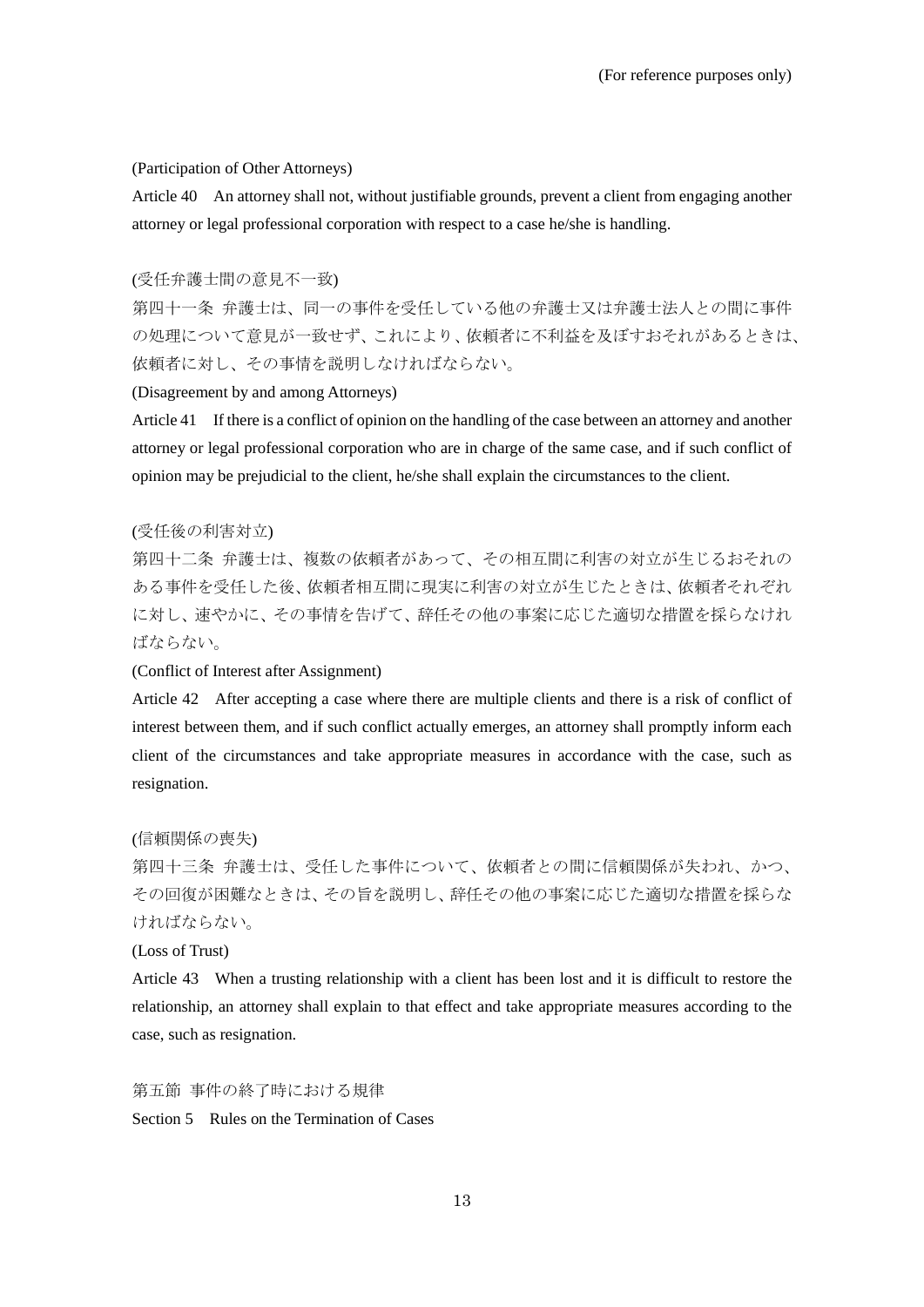(処理結果の説明)

第四十四条 弁護士は、委任の終了に当たり、事件処理の状況又はその結果に関し、必要に 応じ法的助言を付して、依頼者に説明しなければならない。

(Explanation of Case Outcome)

Article 44 Upon termination of the mandate, an attorney shall explain to the client the status of the handling of the case or the outcome thereof, with legal advice as needed.

(預り金等の返還)

第四十五条 弁護士は、委任の終了に当たり、委任契約に従い、金銭を清算した上、預り金 及び預り品を遅滞なく返還しなければならない。

(Return of Deposits)

Article 45 Upon termination of the mandate, an attorney shall settle the money and return the deposited money and items without delay in accordance with the contract of mandate.

> 第四章 刑事弁護における規律 Chapter IV Rules on Criminal Defense

(刑事弁護の心構え)

第四十六条 弁護士は、被疑者及び被告人の防御権が保障されていることに鑑み、その権利 及び利益を擁護するため、最善の弁護活動に努める。

(Mental Attitude toward Criminal Defense)

Article 46 In light of the fact that the right of defense of the suspect and the accused is guaranteed, an attorney shall endeavor to conduct his/her best defense activities in order to protect such rights and interests.

(接見の確保と身体拘束からの解放)

第四十七条 弁護士は、身体の拘束を受けている被疑者及び被告人について、必要な接見の 機会の確保及び身体拘束からの解放に努める。

(Securing of Interviews and Release from Physical Detention)

Article 47 An attorney shall endeavor to secure necessary opportunities for interviews with the suspects and defendants in custody and release them from detention.

(防御権の説明等)

第四十八条 弁護士は、被疑者及び被告人に対し、黙秘権その他の防御権について適切な説 明及び助言を行い、防御権及び弁護権に対する違法又は不当な制限に対し、必要な対抗措置 を採るように努める。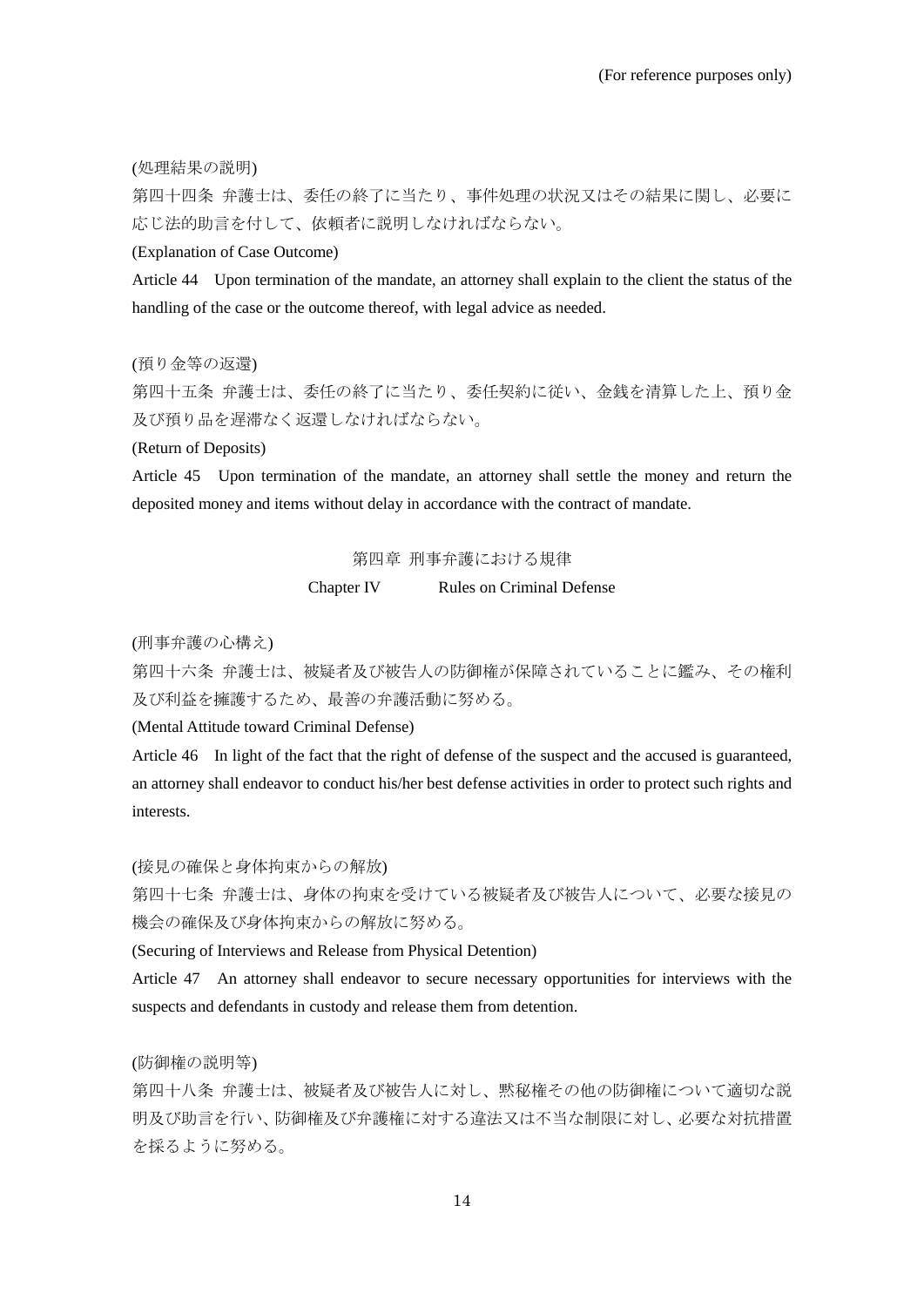(Explanation of Right of Defense)

Article 48 An attorney shall provide the suspect and the accused with appropriate explanations and advice on the right of defense, including the right to remain silent, and shall endeavor to take necessary countermeasures against unlawful or unreasonable restrictions on the right of defense and the right of counsel.

# (国選弁護における対価受領等)

第四十九条 弁護士は、国選弁護人に選任された事件について、名目のいかんを問わず、被 告人その他の関係者から報酬その他の対価を受領してはならない。

2 弁護士は、前項の事件について、被告人その他の関係者に対し、その事件の私選弁護人に 選任するように働きかけてはならない。

ただし、本会又は所属弁護士会の定める会則に別段の定めがある場合は、この限りでない。 (Receipt of Compensation for Court-Appointed Defense Counsel)

Article 49 An attorney shall not receive any legal fees or any other consideration irrespective of its name, concerning a case for which he/she has been appointed as a court-appointed defense counsel, from the accused or any other person concerned with the case.

2 With regard to the case set forth in the preceding paragraph, an attorney shall not urge the accused or any other person concerned to appoint him/her as a private defense counsel for the case. Provided, however, that this shall not apply to the cases otherwise provided for in the Articles of Association of the JFBA or the bar association to which he/she belongs.

第五章 組織内弁護士における規律

Chapter V Rules on In-House Attorneys

(自由と独立)

第五十条 官公署又は公私の団体(弁護士法人及び外国法事務弁護士法人を除く。以下これら を合わせて「組織」という。)において職員若しくは使用人となり、又は取締役、理事その 他の役員となっている弁護士(以下「組織内弁護士」という。)は、弁護士の使命及び弁護士 の本質である自由と独立を自覚し、良心に従って職務を行うように努める。

# (Freedom and Independence)

Article 50 An attorney who becomes an official or employee of a public agency or private organization (excluding legal professional corporation and registered foreign lawyer corporation; hereinafter collectively referred to as the "Organization") or becomes a director or other executives of such organization (hereinafter referred to as the "In-House Attorney") shall be aware of the mission of attorneys and the freedom and independence which constitute the essence of being an attorney, and shall endeavor to perform his/her duties in accordance with conscience.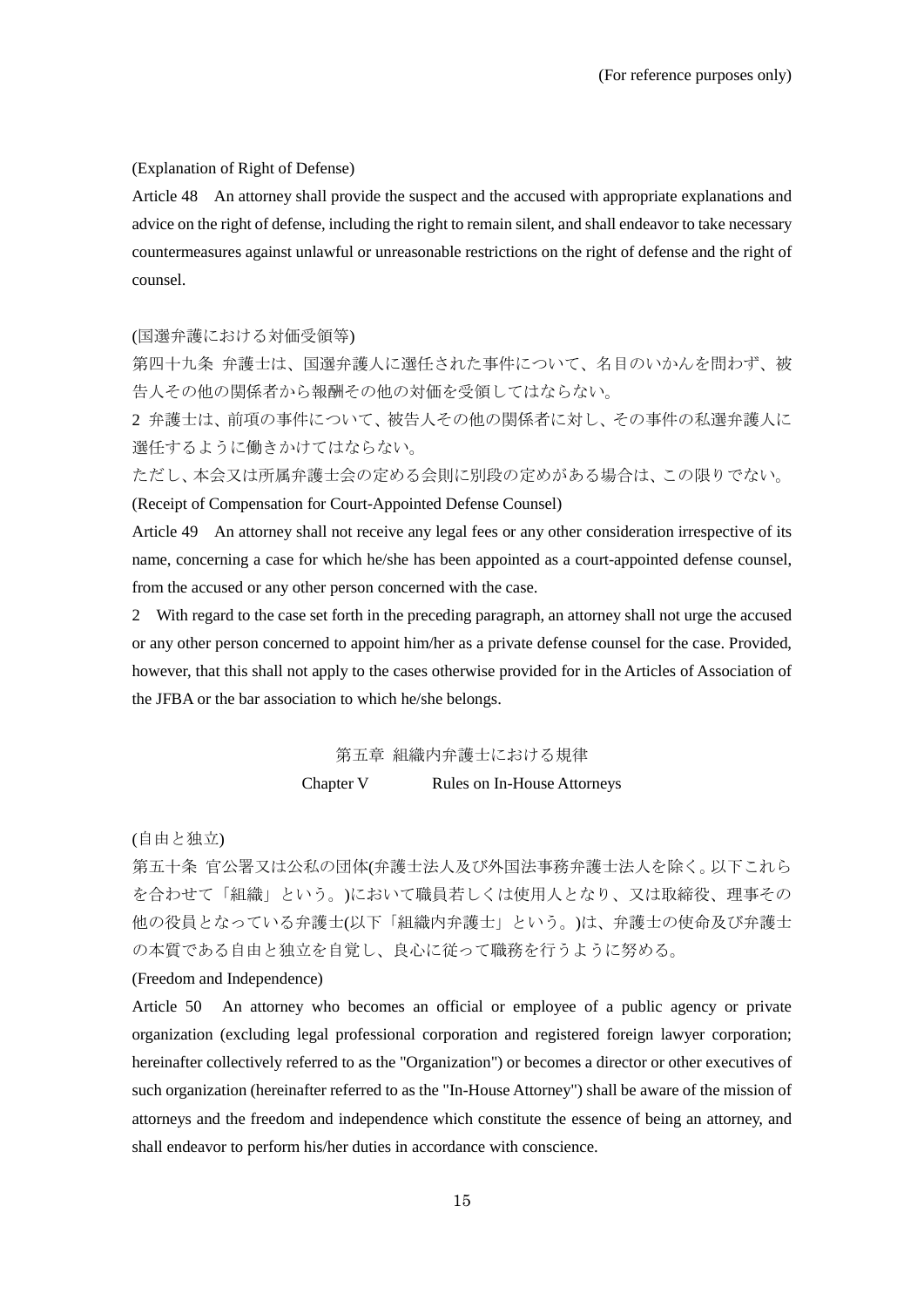(違法行為に対する措置)

第五十一条 組織内弁護士は、その担当する職務に関し、その組織に属する者が業務上法令 に違反する行為を行い、又は行おうとしていることを知ったときは、その者、自らが所属す る部署の長又はその組織の長、取締役会若しくは理事会その他の上級機関に対する説明又 は勧告その他のその組織内における適切な措置を採らなければならない。

(Measures Against Illegal Actions)

Article 51 When an In-House Attorney has come to know, in the course of his/her duties, that a person belonging to the Organization has committed or is about to engage in an act in violation of laws and regulations, he/she shall provide explanation or recommendation to the offending person, the head of the department of the In-House Attorney, the head of the Organization, the board of directors, governing body or other senior organization, or take other appropriate measures within the Organization.

# 第六章 事件の相手方との関係における規律

Chapter VI Rules on Relationship with the Other Party of Cases

## (相手方本人との直接交渉)

第五十二条 弁護士は、相手方に法令上の資格を有する代理人が選任されたときは、正当な 理由なく、その代理人の承諾を得ないで直接相手方と交渉してはならない。

(Direct Negotiations with the Other Party)

Article 52 When a legally qualified agent has been appointed to the other party, an attorney shall not contact or negotiate directly with the other party without the consent of such agent or without a justifiable reason.

## (相手方からの利益の供与)

第五十三条 弁護士は、受任している事件に関し、相手方から利益の供与若しくは供応を受 け、又はこれを要求し、若しくは約束をしてはならない。

(Acceptance of Profits from the Other Party)

Article 53 An attorney shall not accept, demand, or promise to accept, any profit or entertainment from the other party in connection with a case that the attorney has undertaken.

(相手方に対する利益の供与)

第五十四条 弁護士は、受任している事件に関し、相手方に対し、利益の供与若しくは供応 をし、又は申込みをしてはならない。

(Provision of Profits to the Other Party)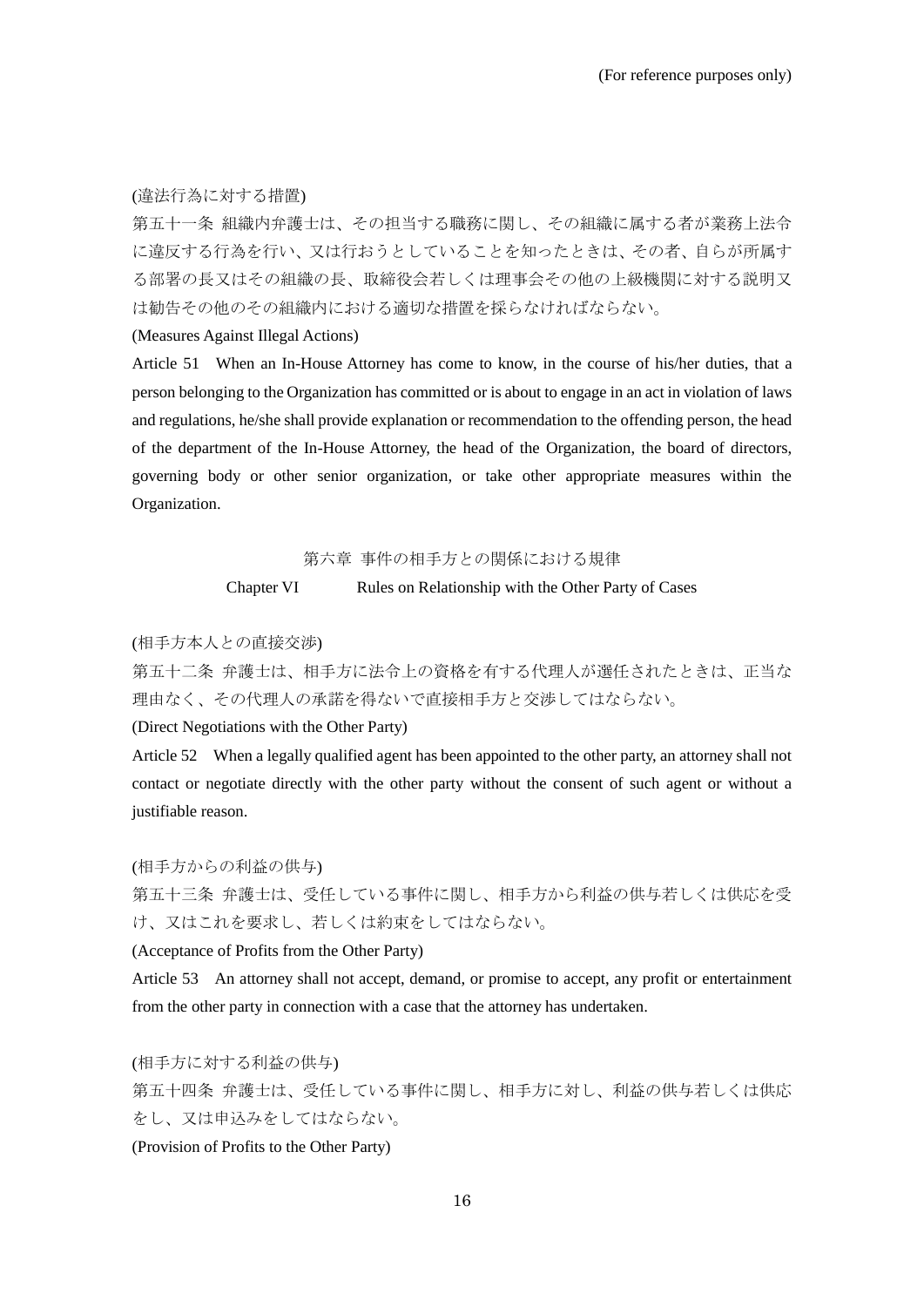Article 54 An attorney shall not give, provide, or offer to give, any profit or entertainment to the other party in connection with a case that the attorney has undertaken.

> 第七章 共同事務所における規律 Chapter VII Rules on Joint Offices

# (遵守のための措置)

第五十五条 複数の弁護士が法律事務所(弁護士法人の法律事務所である場合を除く。)を共 にする場合(以下この法律事務所を「共同事務所」という。)において、その共同事務所に所 属する弁護士(以下「所属弁護士」という。)を監督する権限のある弁護士は、所属弁護士が この規程を遵守するための必要な措置を採るように努める。

## (Measures for Compliance)

Article 55 In the event that two or more attorneys share a law office (except where the law office is that of a legal professional corporation) (hereinafter this law office shall be referred to as the "Joint Office"), the competent attorney who is authorized to supervise the attorney belonging to the Joint Office (hereinafter referred to as the "Member Attorney") shall endeavor to take necessary measures for the Member Attorney to comply with these Basic Rules.

#### (秘密の保持)

第五十六条 所属弁護士は、他の所属弁護士の依頼者について執務上知り得た秘密を正当な 理由なく他に漏らし、又は利用してはならない。その共同事務所の所属弁護士でなくなった 後も、同様とする。

# (Confidentiality)

Article 56 A Member Attorney shall not divulge or utilize without justifiable reason any confidential information of the other Member Attorney's clients which he/she has come to know in the course of performing his/her duties . The same shall apply after he/she ceases to serve as a Member Attorney of the Joint Office.

# (職務を行い得ない事件)

第五十七条 所属弁護士は、他の所属弁護士(所属弁護士であった場合を含む。)が、第二十七 条又は第二十八条の規定により職務を行い得ない事件については、職務を行ってはならな い。ただし、職務の公正を保ち得る事由があるときは、この限りでない。

# (Cases that the Member Attorney May Not Undertake)

Article 57 A Member Attorney shall not perform his/her duties in cases where the other Member Attorney (including former Member Attorney) is unable to perform his/her duties pursuant to the provisions of Article 27 or Article 28. Provided, however, that this shall not apply when there are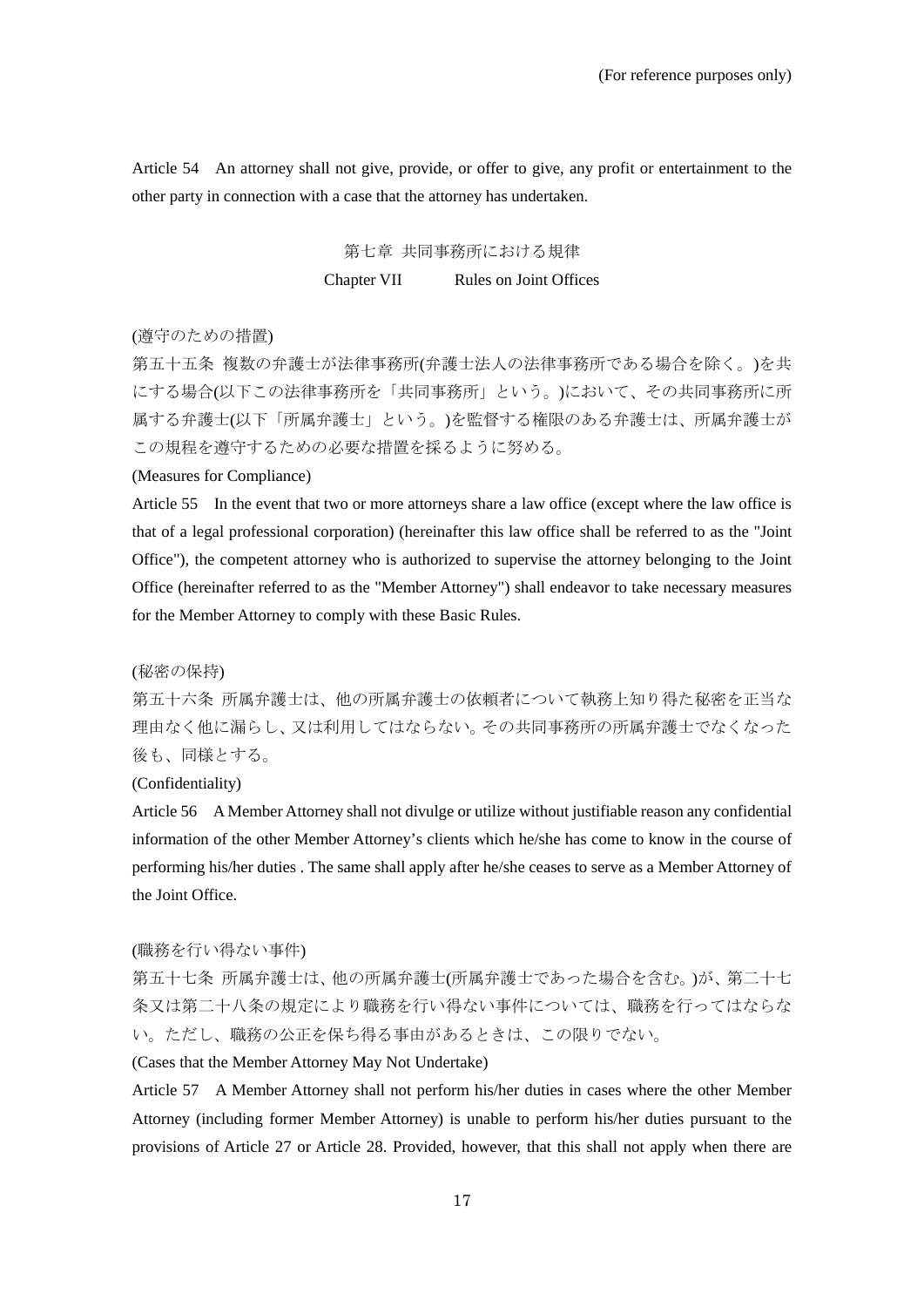grounds for maintaining the fairness of duties.

(同前―受任後)

第五十八条 所属弁護士は、事件を受任した後に前条に該当する事由があることを知ったと きは、速やかに、依頼者にその事情を告げて、辞任その他の事案に応じた適切な措置を採ら なければならない。

(Ditto - After Assignment)

Article 58 A Member Attorney shall, when he/she has come to know, after accepting the case, that there are grounds falling under the preceding Article, promptly inform the client of the circumstances and take appropriate measures according to the case, such as resignation.

## (事件情報の記録等)

第五十九条 所属弁護士は、職務を行い得ない事件の受任を防止するため、他の所属弁護士 と共同して、取扱い事件の依頼者、相手方及び事件名の記録その他の措置を採るように努め る。

(Record of Case Information)

Article 59 A Member Attorney shall, in order to prevent himself/herself from accepting a case for which he/she is unable to perform duties, together with other Member Attorneys, endeavor to record the client, the other party, the name of the case and take other measures.

(準用)

第六十条 この章の規定は、弁護士が外国法事務弁護士と事務所を共にする場合について準 用する。この場合において、第五十五条中「複数の弁護士が」とあるのは「弁護士及び外国 法事務弁護士が」と、「(以下この法律事務所を「共同事務所」という。)」とあるのは「(以 下この事務所を「共同事務所」といい、外国法事務弁護士と事務所を共にする弁護士を「所 属弁護士」という。)」と、「共同事務所に所属する弁護士(以下「所属弁護士」という。)」 とあるのは「共同事務所に所属する外国法事務弁護士(以下「所属外国法事務弁護士」とい う。)」と、「所属弁護士が」とあるのは「所属外国法事務弁護士が」と、第五十六条、第五 十七条及び前条の規定中「他の所属弁護士」とあるのは「所属外国法事務弁護士」と、第五 十七条中「所属弁護士であった」とあるのは「所属外国法事務弁護士であった」と、「第二 十七条又は第二十八条」とあるのは「外国法事務弁護士職務基本規程(会規第百号)第二十七 条又は第二十八条」と、それぞれ読み替えるものとする。

# (Application)

Article 60 The provisions of this Chapter shall apply *mutatis mutandis* to cases where an attorney shares an office with the Registered Foreign Lawyers. In this case, the phrase "two or more attorneys" in Article 55 shall be deemed to be replaced with "an Attorney and the Registered Foreign Lawyer";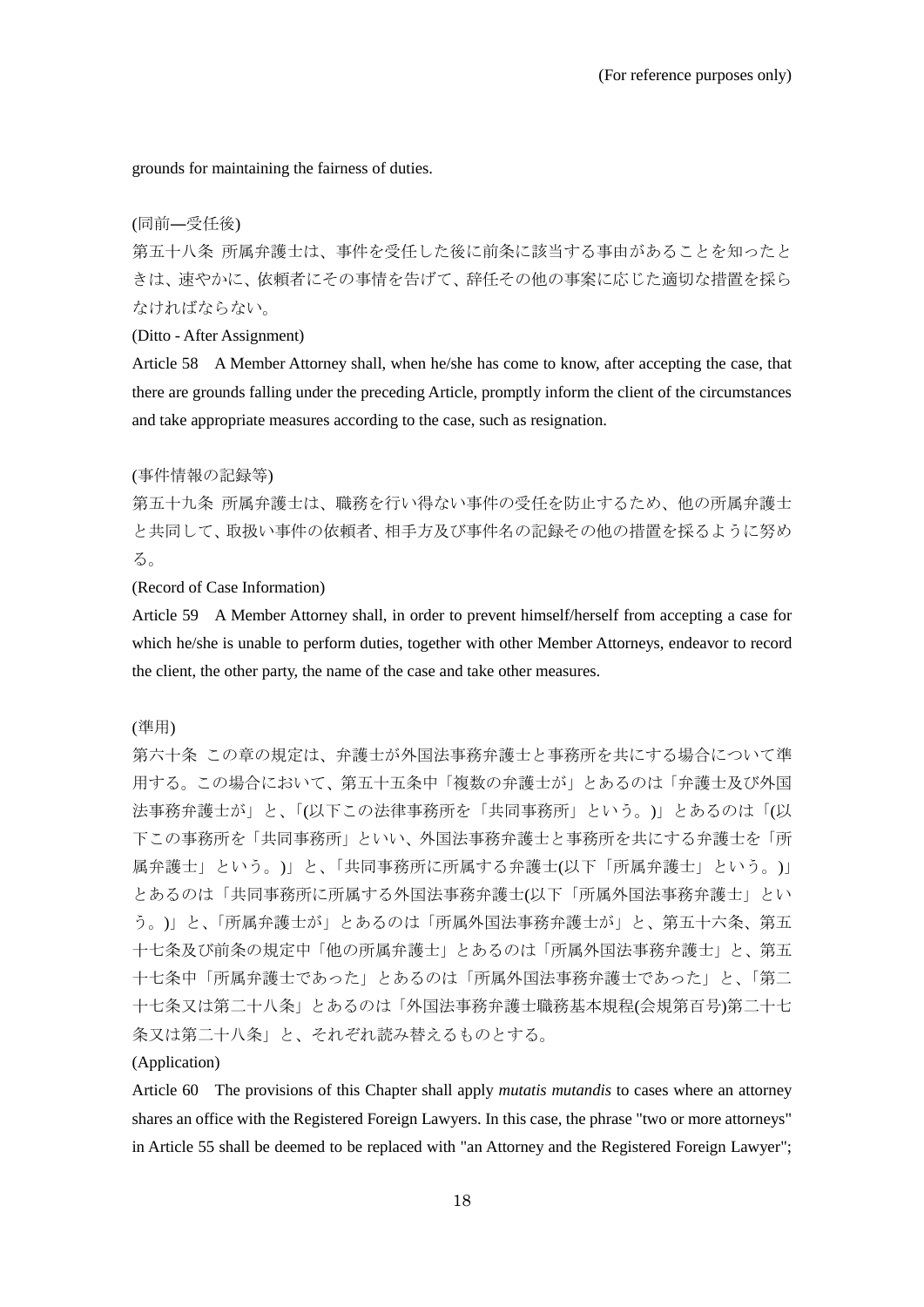the phrase "(hereinafter referred to as the "Joint Office")" shall be deemed to be replaced with "(hereinafter referred to as the "Joint Office", and the attorney who shares an office with the Registered Foreign Lawyer shall be referred to as the "Member Attorney")"; and the phrase "the attorney belonging to the Joint Office (hereinafter referred to as the "Member Attorney")" shall be deemed to be replaced with "the Registered Foreign Lawyer belonging to the Joint Office (hereinafter referred to as the "Member Registered Foreign Lawyer")"; the phrase "the Member Attorney" shall be deemed to be replaced with "the Member Registered Foreign Lawyer"; the phrase "other Member Attorney" in the Articles 56 to 59 shall be deemed to be replaced with "Member Registered Foreign Lawyer"; the phrase "former Member Attorney" in Article 57 shall be deemed to be replaced with "former Member Registered Foreign Lawyer"; the phrase "Article 27 or Article 28" shall be deemed to be replaced with "Article 27 or Article 28 of the Basic Rules on the Duties of Registered Foreign Lawyers (Federation's Rule No. 100)", respectively.

## 第八章 弁護士法人等における規律

Chapter VIII Rules on Legal Professional Corporations

# (遵守のための措置)

第六十一条 弁護士法人の社員である弁護士は、その弁護士法人の社員又は使用人である弁 護士(以下「社員等」という。)がこの規程を、使用人である外国法事務弁護士が外国法事務弁 護士職務基本規程を遵守するための必要な措置を採るように努める。

# (Measures for Compliance)

Article 61 An attorney who is a member of a legal professional corporation shall endeavor to take necessary measures to ensure that members or employees of the legal professional corporation being an attorney (hereinafter referred to as the "Staff Attorney") comply with these Basic Rules, and that employees thereof being Registered Foreign Lawyers comply with the Basic Rules on the Duties of Registered Foreign Lawyers.

## (秘密の保持)

第六十二条 社員等は、その弁護士法人、他の社員等又は使用人である外国法事務弁護士の 依頼者について執務上知り得た秘密を正当な理由なく他に漏らし、又は利用してはならな い。社員等でなくなった後も、同様とする。

## (Confidentiality)

Article 62 A Staff Attorney shall not divulge or utilize without justifiable reason any confidential information regarding the client of the legal professional corporation, other Staff Attorney, or Registered Foreign Lawyer who is an employee thereof, that he/she has come to know in the course of his/her duties. The same shall apply after he/she ceases to serve as a Staff Attorney.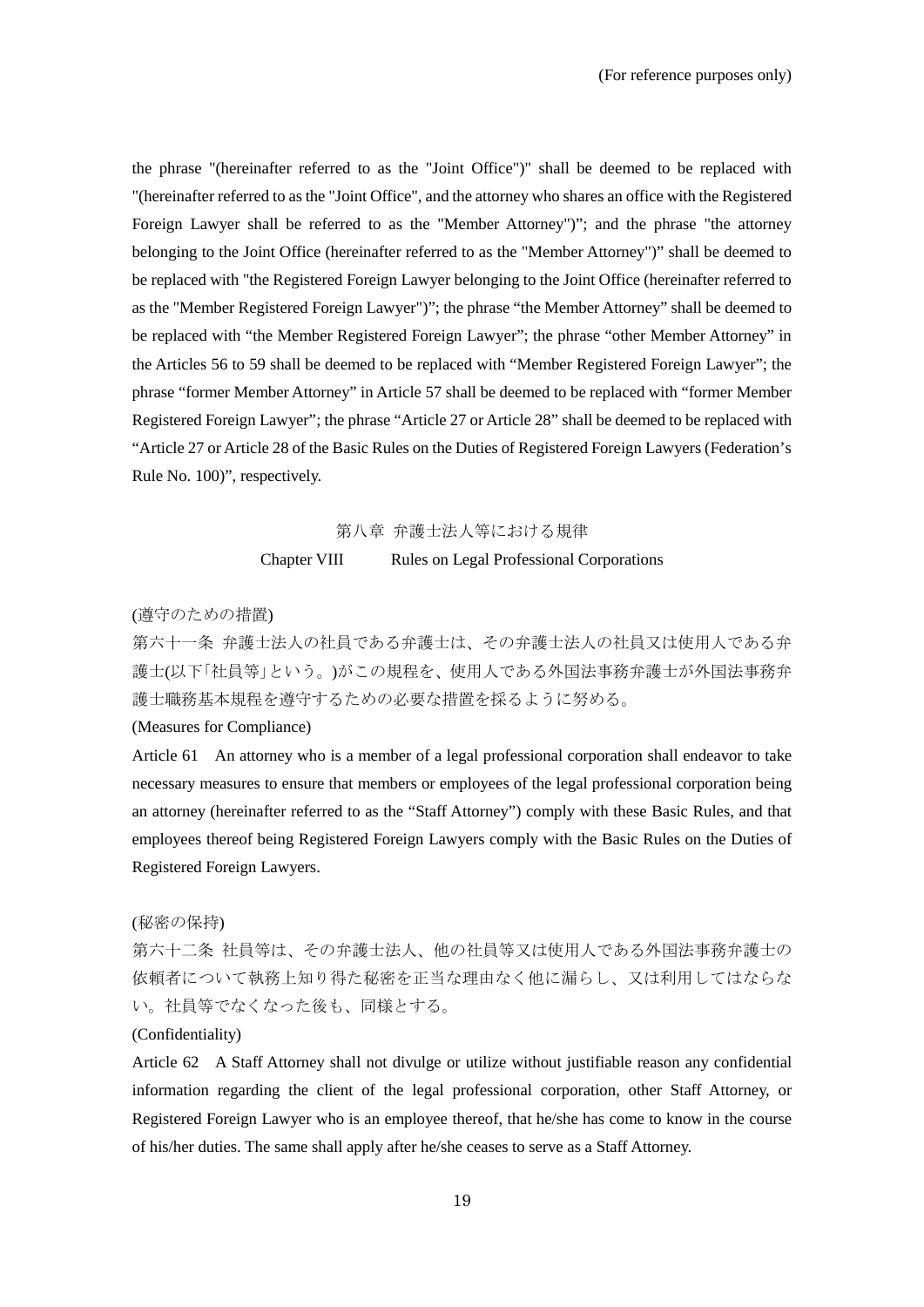(職務を行い得ない事件)

第六十三条 社員等(第一号及び第二号の場合においては、社員等であった者を含む。)は、次 に掲げる事件については、職務を行ってはならない。ただし、第四号に掲げる事件について は、その弁護士法人が受任している事件の依頼者の同意がある場合は、この限りでない。

一 社員等であった期間内に、その弁護士法人が相手方の協議を受けて賛助し、又はその依 頼を承諾した事件であって、自らこれに関与したもの

二 社員等であった期間内に、その弁護士法人が相手方の協議を受けた事件で、その協議の 程度及び方法が信頼関係に基づくと認められるものであって、自らこれに関与したもの 三 その弁護士法人が相手方から受任している事件

四 その弁護士法人が受任している事件(当該社員等が自ら関与しているものに限る。)の相 手方からの依頼による他の事件

(Cases that an Attorney May Not Undertake)

Article 63 A Staff Attorney (in the cases set forth in item (1) and item (2), including a former Staff Attorney) shall not perform his/her duties in cases falling under the following, except where the client of the legal professional corporation of the case set forth in item (4) consents to the undertaking.

(1) Cases in which his/her legal professional corporation provided support to the other party after consultations, or accepted the other party as its client, and in which he/she was involved while he/she was a Staff Attorney;

(2) Cases in which his/her legal professional corporation was consulted by the other party and the extent and form of the consultation are found to be based on a relationship of mutual trust, and in which he/she was involved while he/she was a Staff Attorney;

(3) Cases in which his/her legal professional corporation has been engaged by the other party;

(4) Cases in which consultation is made by a party which is the opposite party in another case in which his/her professional legal corporation is engaged (limited to cases where a Staff Attorney himself or herself is involved).

(他の社員等との関係で職務を行い得ない事件)

第六十四条 社員等は、他の社員等が第二十七条、第二十八条又は前条第一号若しくは第二 号のいずれかの規定により職務を行い得ない事件については、職務を行ってはならない。た だし、職務の公正を保ち得る事由があるときは、この限りでない。

2 社員等は、使用人である外国法事務弁護士が外国法事務弁護士職務基本規程第二十七条、 第二十八条又は第五十九条第一号若しくは第二号のいずれかの規定により職務を行い得な い事件については、職務を行ってはならない。

ただし、職務の公正を保ち得る事由があるときは、この限りでない。

(Cases in Which a Staff Attorney May Not Undertake in Relation to Other Staff Attorneys)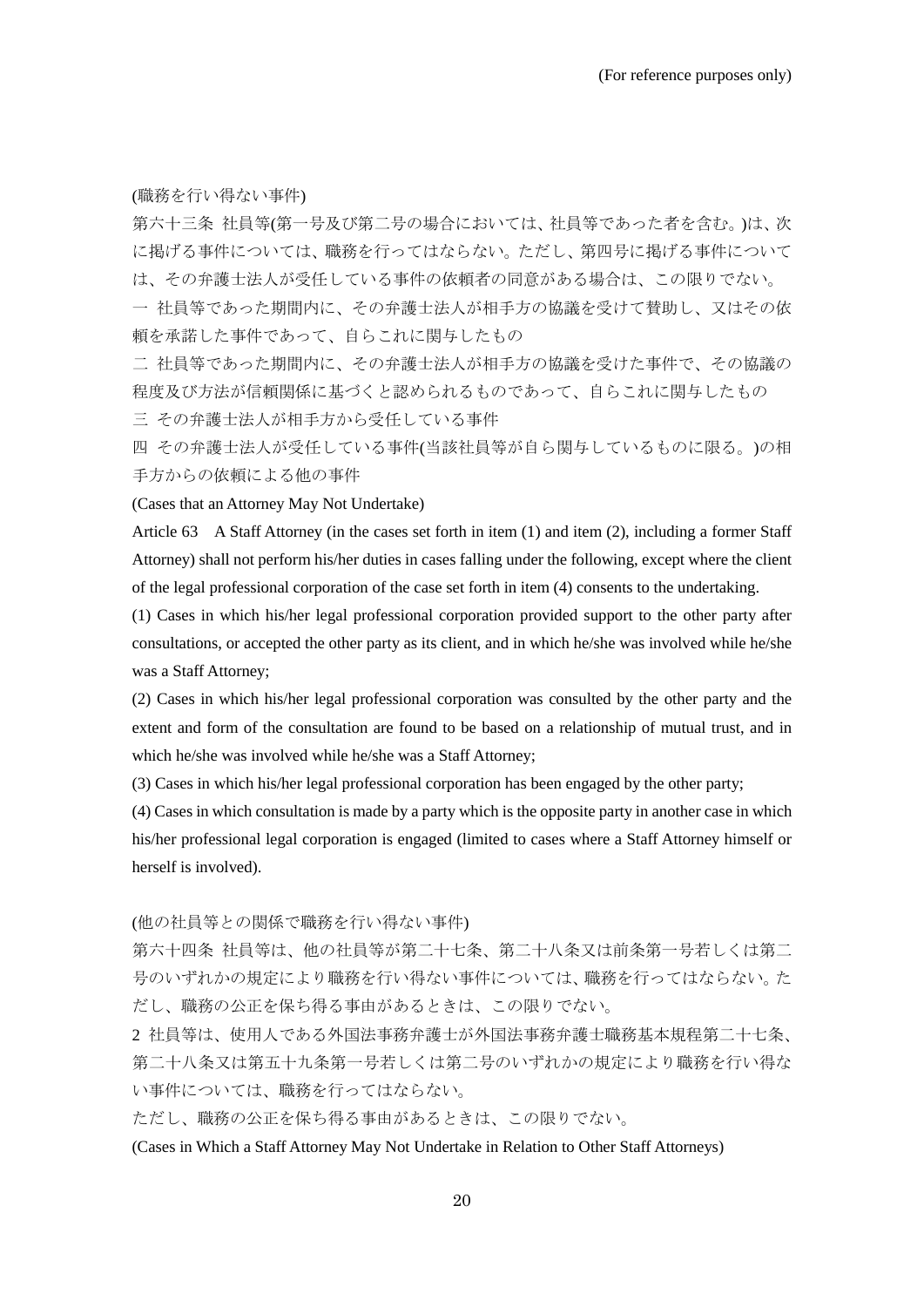Article 64 A Staff Attorney shall not perform his/her duties in cases where other Staff Attorneys are unable to perform his/her duties pursuant to the provisions of Article 27, Article 28, or item (1) or item (2) of the preceding Article. Provided, however, that this shall not apply when there are grounds for maintaining the fairness when performing his/her duties.

2 A Staff Attorney shall not perform his/her duties in cases where an employee Registered Foreign Lawyer is unable to perform his/her duties pursuant to any of the provisions of Article 27, Article 28, or item (1) or item (2) of Article 59 of the Basic Rules on the Duties of Registered Foreign Lawyers. Provided, however, that this shall not apply when there are grounds for maintaining the fairness when performing his/her duties.

(業務を行い得ない事件)

第六十五条 弁護士法人は、次の各号のいずれかに該当する事件については、その業務を行 ってはならない。

ただし、第三号に規定する事件については受任している事件の依頼者の同意がある場合及 び第五号に規定する事件についてはその職務を行い得ない社員がその弁護士法人の社員の 総数の半数未満であり、かつ、その弁護士法人に業務の公正を保ち得る事由がある場合は、 この限りでない。

一 相手方の協議を受けて賛助し、又はその依頼を承諾した事件

二 相手方の協議を受けた事件で、その協議の程度及び方法が信頼関係に基づくと認められ るもの

三 受任している事件の相手方からの依頼による他の事件

四 社員等又は使用人である外国法事務弁護士が相手方から受任している事件

五 社員が第二十七条、第二十八条又は第六十三条第一号若しくは第二号のいずれかの規定 により職務を行い得ない事件

(Cases That a Legal Professional Corporation May Not Undertake)

Article 65 A legal professional corporation shall not undertake any of the following cases:

Provided, however, that this shall not apply to the cases where, with regards to item (3), the client of the case consents to the undertaking; and with regards to item (5), the number of members who are unable to perform their duties is less than half of the total number of members of the legal professional corporation, and that there are grounds for the legal professional corporation to maintain the fairness in performing its duties.

(1) Cases in which the legal professional corporation provided support to the other party after consultations, or accepted the other party as its client;

(2) Cases in which the legal professional corporation has been consulted by the other party, and the extent and form of such consultation is found to be based on a relationship of mutual trust;

(3) Cases requested by the other party in a case that has already been undertaken by the legal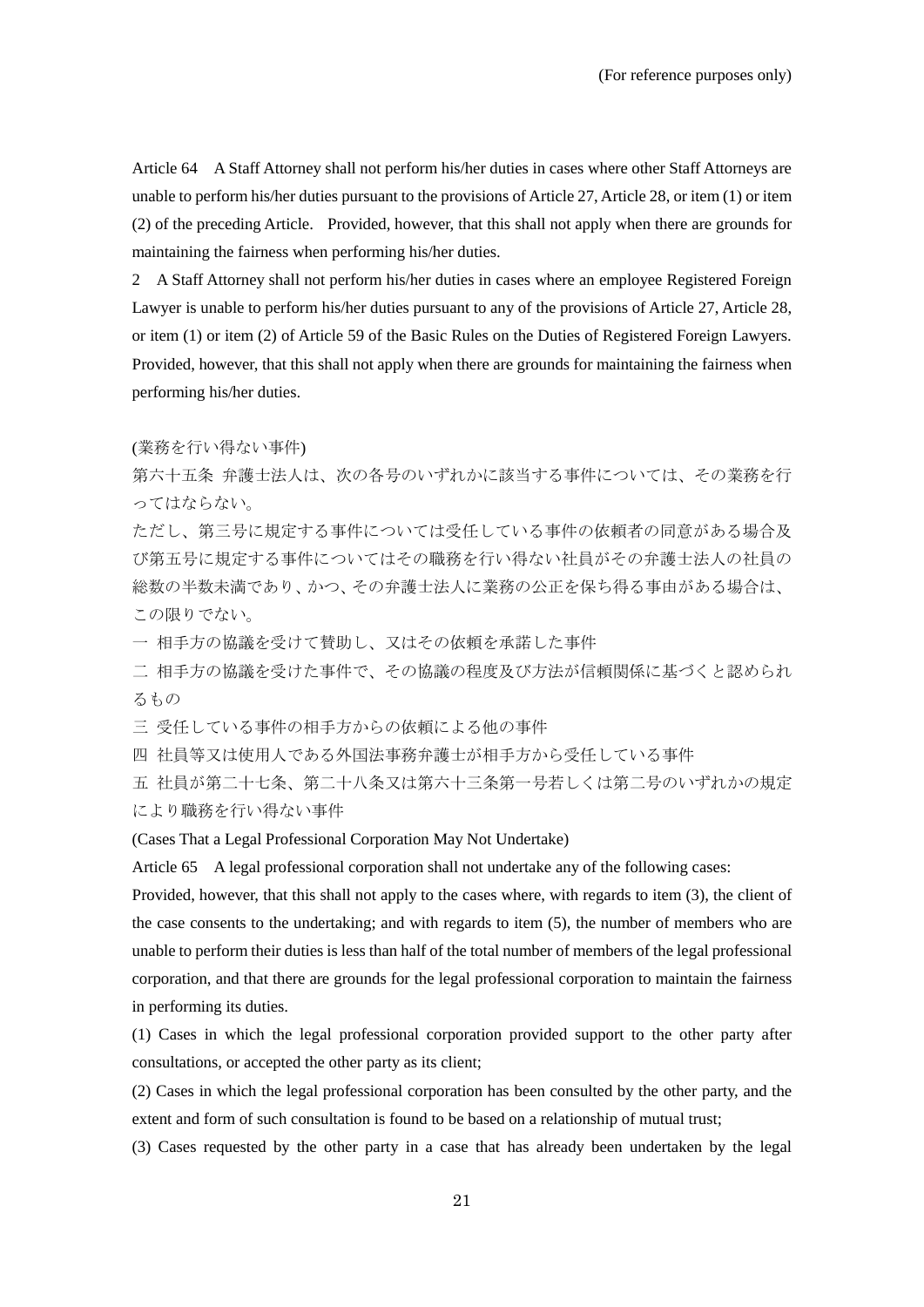professional corporation;

(4) Cases in which a Staff Attorney or an employee Registered Foreign Lawyer has been entrusted by the other party;

(5) Cases in which a member is unable to undertake pursuant to any of the provisions of Article 27, Article 28, or item (1) or (2) of Article 63 hereof.

(同前)

第六十六条 弁護士法人は、前条に規定するもののほか、次の各号のいずれかに該当する事 件については、その業務を行ってはならない。

ただし、第一号に掲げる事件についてその依頼者及び相手方が同意した場合、第二号に掲げ る事件についてその依頼者及び他の依頼者のいずれもが同意した場合並びに第三号に掲げ る事件についてその依頼者が同意した場合は、この限りでない。

一 受任している他の事件の依頼者又は継続的な法律事務の提供を約している者を相手方 とする事件

二 依頼者の利益と他の依頼者の利益が相反する事件

三 依頼者の利益とその弁護士法人の経済的利益が相反する事件

(Ditto)

Article 66 In addition to what is provided for in the preceding Article, a legal professional corporation shall not undertake any of the following matters:

Provided, however, that this shall not apply where the client and the other party of the cases listed in item (1) consent to the undertaking, where both the client and the other client of the cases listed in item (2) consent to the undertaking, or where the client of the cases listed in item (3) consents to the undertaking.

(1) Cases in which the other party is the client of another case, or a person to whom a legal professional corporation has promised to provide continuous legal services;

(2) Cases in which the interest of the client is in conflict with that of other clients;

(3) Cases where the interest of the client and the economic interest of the legal professional corporation conflict with each other.

(同前―受任後)

第六十七条 社員等は、事件を受任した後に第六十三条第三号の規定に該当する事由がある ことを知ったときは、速やかに、依頼者にその事情を告げ、辞任その他の事案に応じた適切 な措置を採らなければならない。

2 弁護士法人は、事件を受任した後に第六十五条第四号又は第五号の規定に該当する事由 があることを知ったときは、速やかに、依頼者にその事情を告げ、辞任その他の事案に応じ た適切な措置を採らなければならない。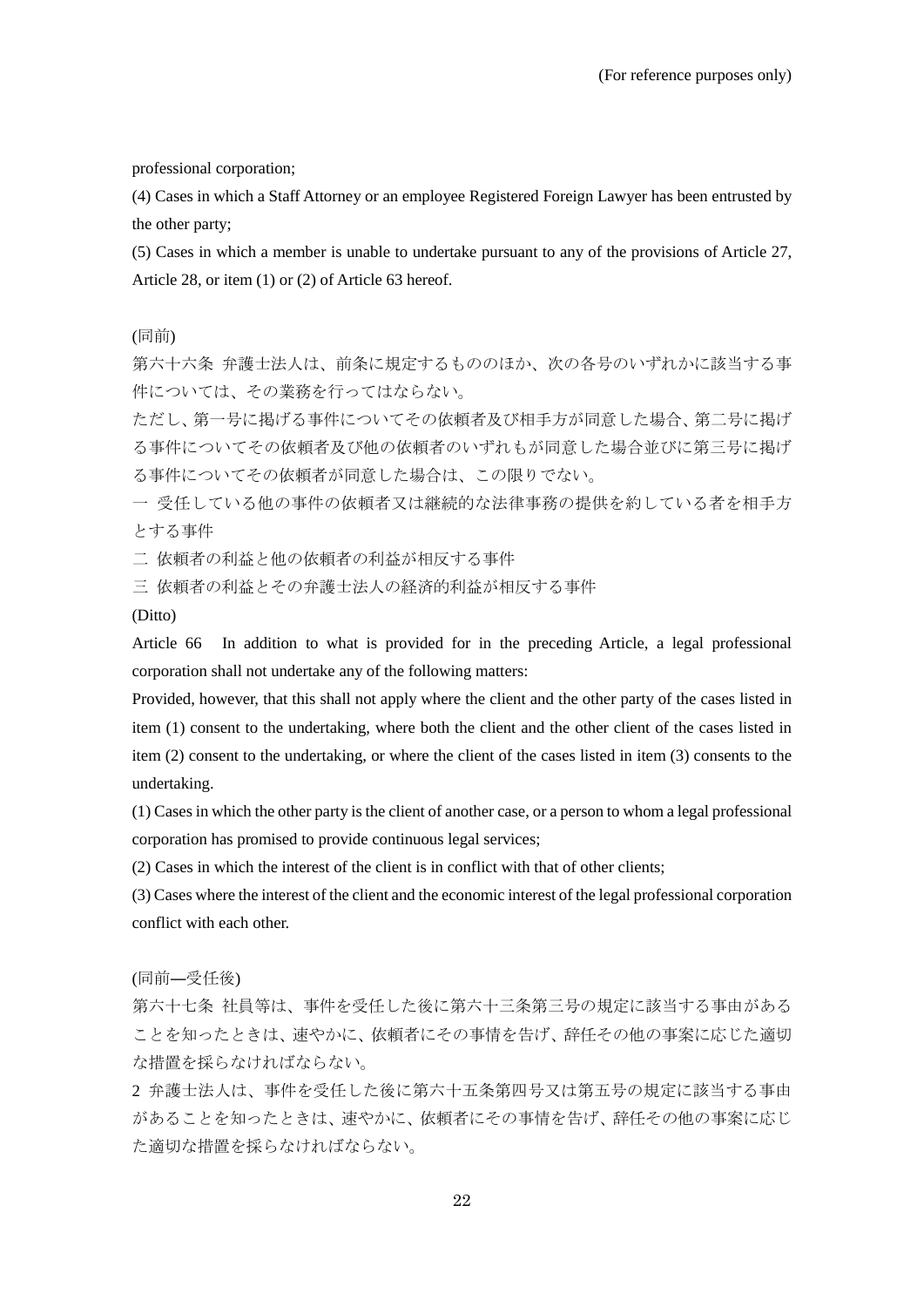## (Ditto - After Assignment)

Article 67 When a Staff Attorney has come to know that there are grounds falling under the provisions of Article 63, item (3) after accepting the case, the Staff Attorney shall promptly inform the client of the circumstances and take appropriate measures according to the case, such as resignation. 2 When a legal professional corporation has come to know that there are grounds falling under the

provisions of Article 65, item (4) or item (5) after accepting the case, it shall promptly inform the client of the circumstances and take appropriate measures according to the case, such as resignation.

## (事件情報の記録等)

第六十八条 弁護士法人は、その業務が制限されている事件を受任すること及びその社員等 若しくは使用人である外国法事務弁護士が職務を行い得ない事件を受任することを防止す るため、その弁護士法人、社員等及び使用人である外国法事務弁護士の取扱い事件の依頼者、 相手方及び事件名の記録その他の措置を採るように努める。

## (Record of Case Information)

Article 68 A legal professional corporation shall endeavor to record the client, the other party and the name of the cases in which the legal professional corporation, its Staff Attorney and the employee Registered Foreign Lawyer have been handling and take other measures, in order to prevent the legal professional corporation from accepting the case in which the undertaking is restricted, and also to prevent its Staff Attorney and the employee Registered Foreign Lawyer from accepting the cases in which they may not undertake.

(外国法事務弁護士法人の使用人である弁護士への準用)

第六十八条の二 第六十二条から第六十四条まで及び第六十七条第一項の規定は、外国法事 務弁護士法人の使用人である弁護士について準用する。

この場合において、次の表の上欄に掲げる規定中同表の中欄に掲げる字句は、同表の下欄に 掲げる字句と読み替えるものとする。

(Application *Mutatis Mutandis* to an Attorney Who is an Employee of Registered Foreign Lawyer Corporation)

Article 68-2 The provisions of Article 62 to Article 64 and Article 67, Paragraph 1 shall apply *mutatis mutandis* to an Attorney who is an employee of a Registered Foreign Lawyer Corporation. In this case, the terms and phrases listed in the left-hand column of the following table in the provisions listed in the upper column of the same table shall be deemed to be replaced with the terms and phrases listed in the right-hand column of said table.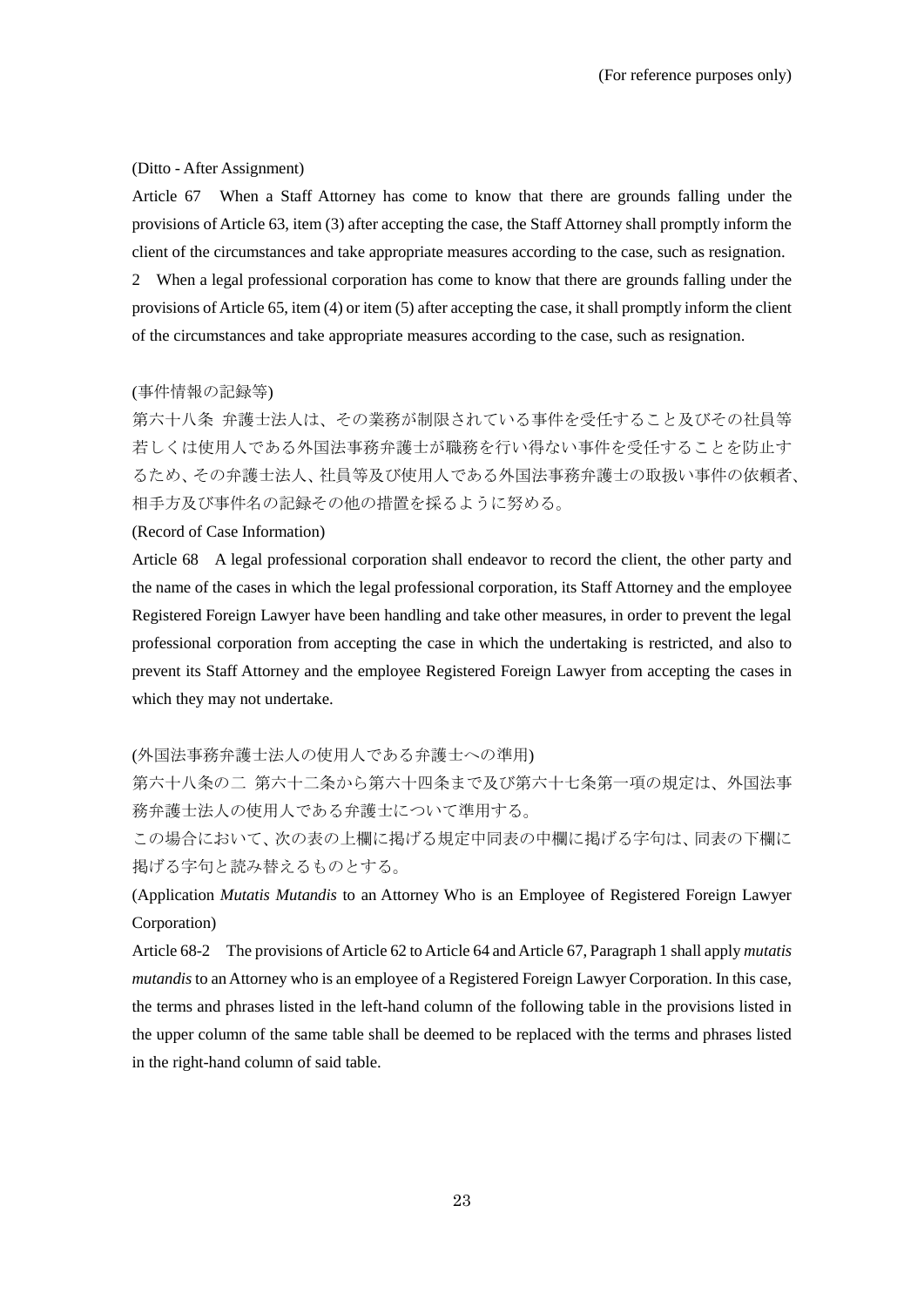| 第六十二条          | 社員等は                             | 外国法事務弁護士法人の使用人である弁護士は                                    |
|----------------|----------------------------------|----------------------------------------------------------|
| Article 62     | a Staff Attorney                 | an attorney who is an employee of a Registered Foreign   |
|                |                                  | Lawyer Corporation                                       |
|                | その弁護士法人                          | その外国法事務弁護士法人                                             |
|                | the legal professional           | the Registered Foreign Lawyer Corporation                |
|                | corporation                      |                                                          |
|                | 他の社員等                            | その外国法事務弁護士法人の社員若しくは使用                                    |
|                | other Staff Attorneys            | 人である外国法事務弁護士(以下「外国法事務弁                                   |
|                |                                  | 護士法人の社員等」という。)                                           |
|                |                                  | Registered Foreign Lawyers who are members or            |
|                |                                  | employees of the Registered Foreign Lawyer               |
|                |                                  | Corporation (hereinafter referred to as "Staff Attorneys |
|                |                                  | of the Registered Foreign Lawyer Corporation")           |
|                | 使用人である外国法                        | 使用人である他の弁護士                                              |
|                | 事務弁護士                            | other attorney who is an employee                        |
|                | a Registered Foreign             |                                                          |
|                | Lawyer who is an                 |                                                          |
|                | employee                         |                                                          |
|                | 社員等でなくなった                        | 外国法事務弁護士法人の使用人である弁護士で                                    |
|                | 後                                | なくなった後                                                   |
|                | after he/she ceases to           | after he/she ceases to serve as an employee attorney of  |
|                | Staff<br>serve<br><b>as</b><br>a | the Registered Foreign Lawyer Corporation                |
|                | Attorney                         |                                                          |
| 第六十三条          | 社員等                              | 外国法事務弁護士法人の使用人である弁護士                                     |
| Article 63     | <b>Staff Attorney</b>            | an attorney who is an employee of a Registered Foreign   |
|                |                                  | Lawyer Corporation                                       |
|                | その弁護士法人                          | その外国法事務弁護士法人                                             |
|                | the legal professional           | the Registered Foreign Lawyer Corporation                |
|                | corporation                      |                                                          |
| 第六十四条第         | 社員等は                             | 外国法事務弁護士法人の使用人である弁護士は                                    |
| 一項             | a Staff Attorney                 | an attorney who is an employee of the Registered         |
| Article<br>64, |                                  | Foreign Lawyer Corporation                               |
| Paragraph 1    | 他の社員等                            | その外国法事務弁護士法人の社員等                                         |
|                | other Staff Attorneys            | Staff Attorneys of the Registered Foreign Lawyer         |
|                |                                  | Corporation                                              |
|                | 第二十七条, 第二十                       | 外国法事務弁護士職務基本規程第二十七条, 第二                                  |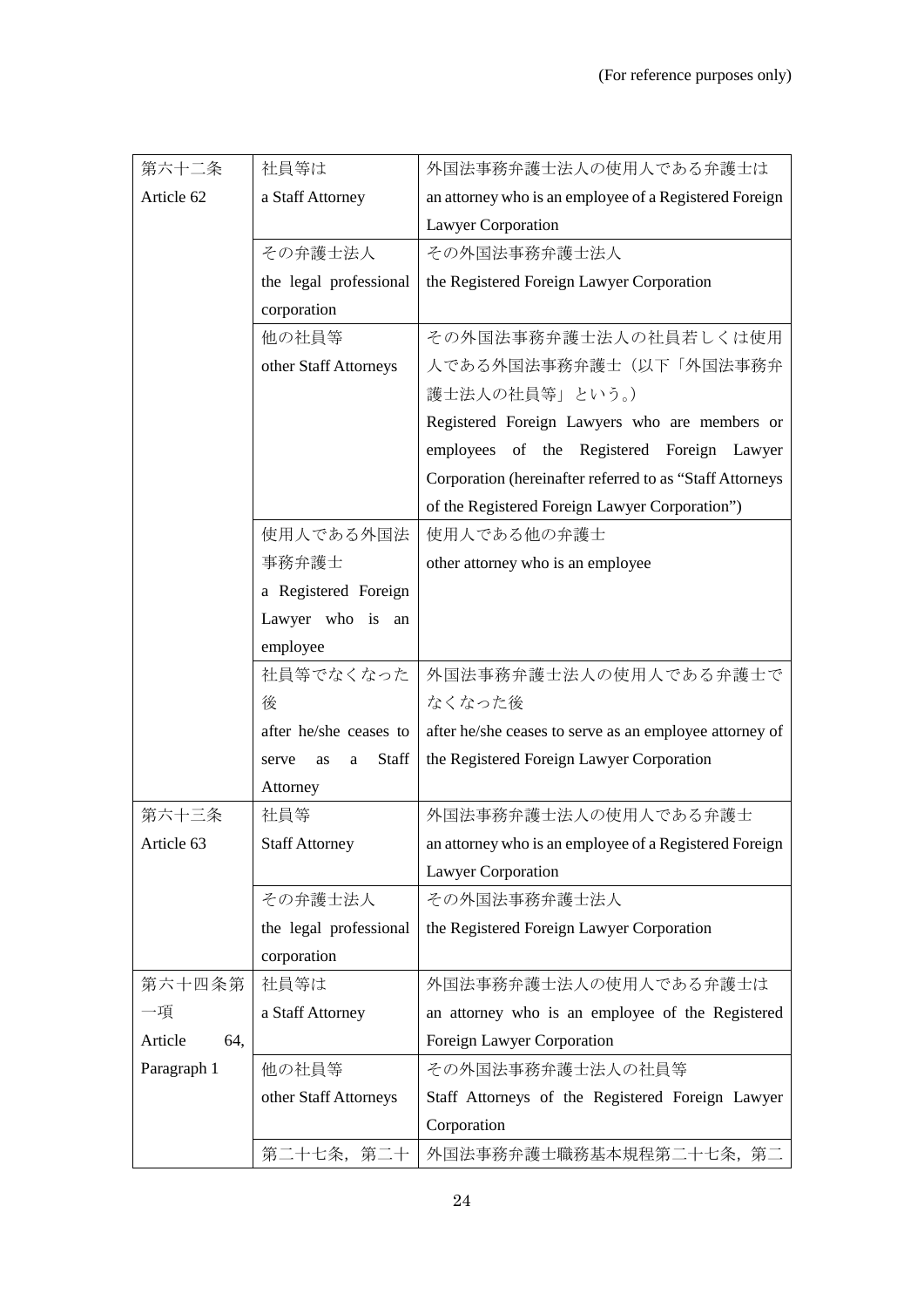|                | 八条又は前条第一号                   | 十八条又は第二十九条第一号若しくは第二号                                             |
|----------------|-----------------------------|------------------------------------------------------------------|
|                | 若しくは第二号                     | Article 27, Article 28, or item (1) or item (2) of Article       |
|                | Article 27, Article 28,     | 29 of the Basic Rules on the Duties of Registered                |
|                | or item $(1)$ or item $(2)$ | Foreign Lawyers                                                  |
|                | preceding<br>of<br>the      |                                                                  |
|                | Article.                    |                                                                  |
| 第六十四条第         | 社員等は                        | 外国法事務弁護士法人の使用人である弁護士は                                            |
| 二項             | a Staff Attorney            | an attorney who is an employee of the Registered                 |
| Article<br>64, |                             | Foreign Lawyer Corporation                                       |
| Paragraph 2    | 使用人である外国法                   | 使用人である他の弁護士                                                      |
|                | 事務弁護士                       | other attorney who is an employee                                |
|                | employee<br>an              |                                                                  |
|                | Registered<br>Foreign       |                                                                  |
|                | Lawyer                      |                                                                  |
|                | 外国法事務弁護士職                   | 第二十七条, 第二十八条又は前条第一号若しくは                                          |
|                | 務基本規程第二十七                   | 第二号                                                              |
|                | 条, 第二十八条又は                  | Article $27$ , Article $28$ , or item $(1)$ or item $(2)$ of the |
|                | 第五十九条第一号若                   | preceding Article                                                |
|                | しくは第二号                      |                                                                  |
|                | Article 27, Article 28,     |                                                                  |
|                | or item $(1)$ or item $(2)$ |                                                                  |
|                | of Article 59 of the        |                                                                  |
|                | Basic Rules on the          |                                                                  |
|                | Duties of Registered        |                                                                  |
|                | Foreign Lawyers             |                                                                  |

(準用)

第六十九条 第一章から第三章まで(第十六条、第十九条、第二十三条及び第三章第二節を除 く。)、第六章及び第九章から第十二章までの規定は、弁護士法人について準用する。

*(Mutatis Mutandis* Application)

Article 69 The provisions of Chapters I through III (except for Article 16, Article 19, Article 23, and Chapter III, Section 2), Chapter VI, and Chapters IX through XII shall apply *mutatis mutandis* to the legal professional corporation.

> 第九章 他の弁護士等との関係における規律 Chapter IX Rules on Relationships with Other Attorneys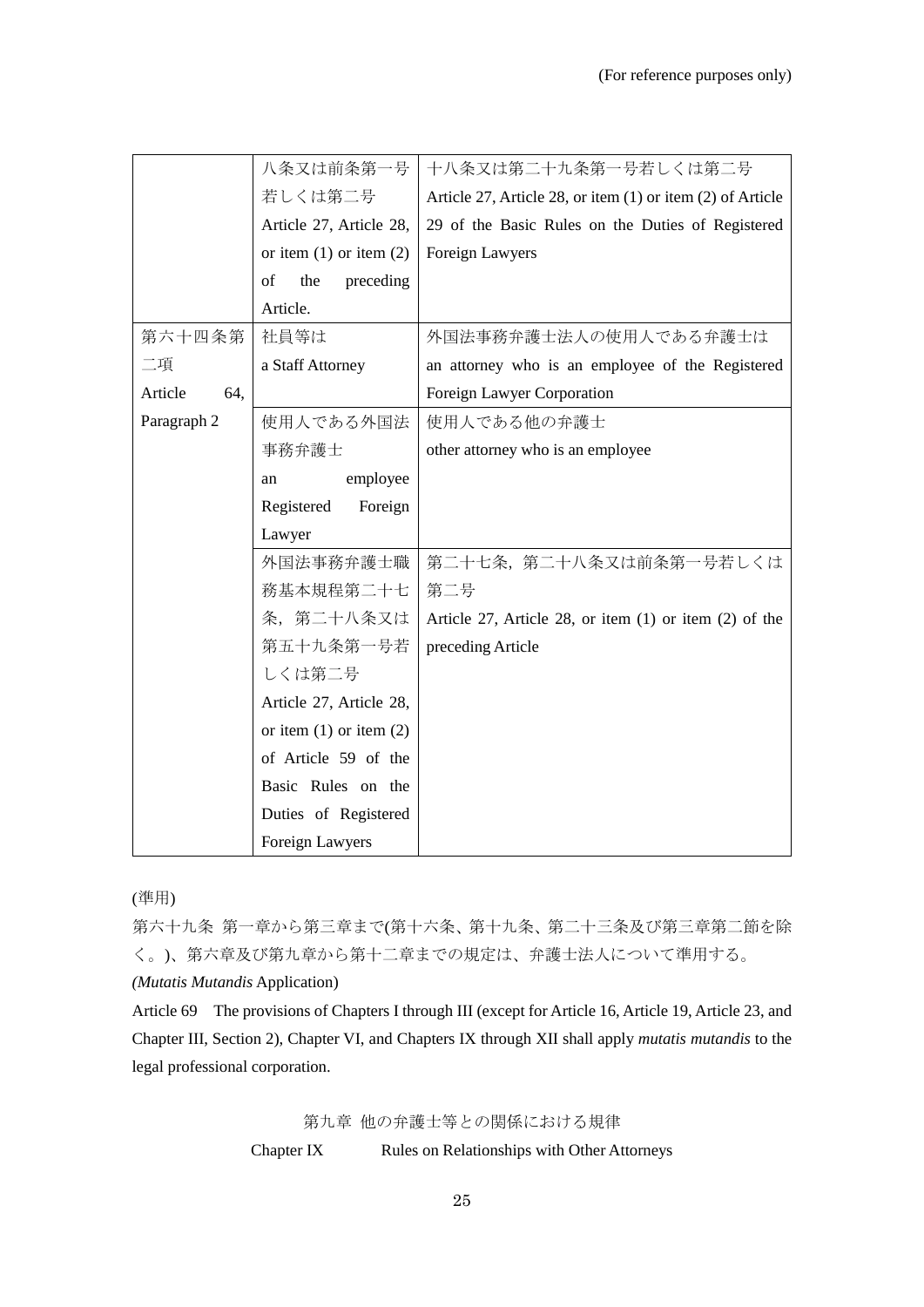(名誉の尊重)

第七十条 弁護士は、他の弁護士、弁護士法人、外国法事務弁護士及び外国法事務弁護士法 人(以下「他の弁護士等」という。)との関係において、相互に名誉と信義を重んじる。 (Respect for Honor)

Article 70 An attorney shall respect honor and faith in relation to other attorneys, legal professional corporation, Registered Foreign Lawyer and Registered Foreign Lawyer Corporation (hereinafter referred to as "Other Attorneys").

(他の弁護士等に対する不利益行為)

第七十一条 弁護士は、信義に反して他の弁護士等を不利益に陥れてはならない。 (Entrapping Other Attorneys)

Article 71 An attorney shall not entrap Other Attorneys in breach of good faith.

(他の事件への不当介入)

第七十二条 弁護士は、他の弁護士等が受任している事件に不当に介入してはならない。 (Unjustifiable Intervention in Other Cases)

Article 72 An attorney shall not unreasonably intervene in the cases in which Other Attorneys have been undertaking.

(他の弁護士等との間の紛議)

第七十三条 弁護士は、他の弁護士等との間の紛議については、協議又は弁護士会の紛議調 停による円満な解決に努める。

(Dispute with Other Attorneys)

Article 73 An attorney shall endeavor to settle disputes with Other Attorneys amicably through consultation or mediation of disputes by the relevant bar associations.

第十章 裁判の関係における規律

Chapter X Rules in Relation to Judicial Procedures

(裁判の公正と適正手続)

第七十四条 弁護士は、裁判の公正及び適正手続の実現に努める。

(Fairness and Due Process of Trials)

Article 74 An attorney shall endeavor to realize the fairness and due process of trials.

(偽証のそそのかし)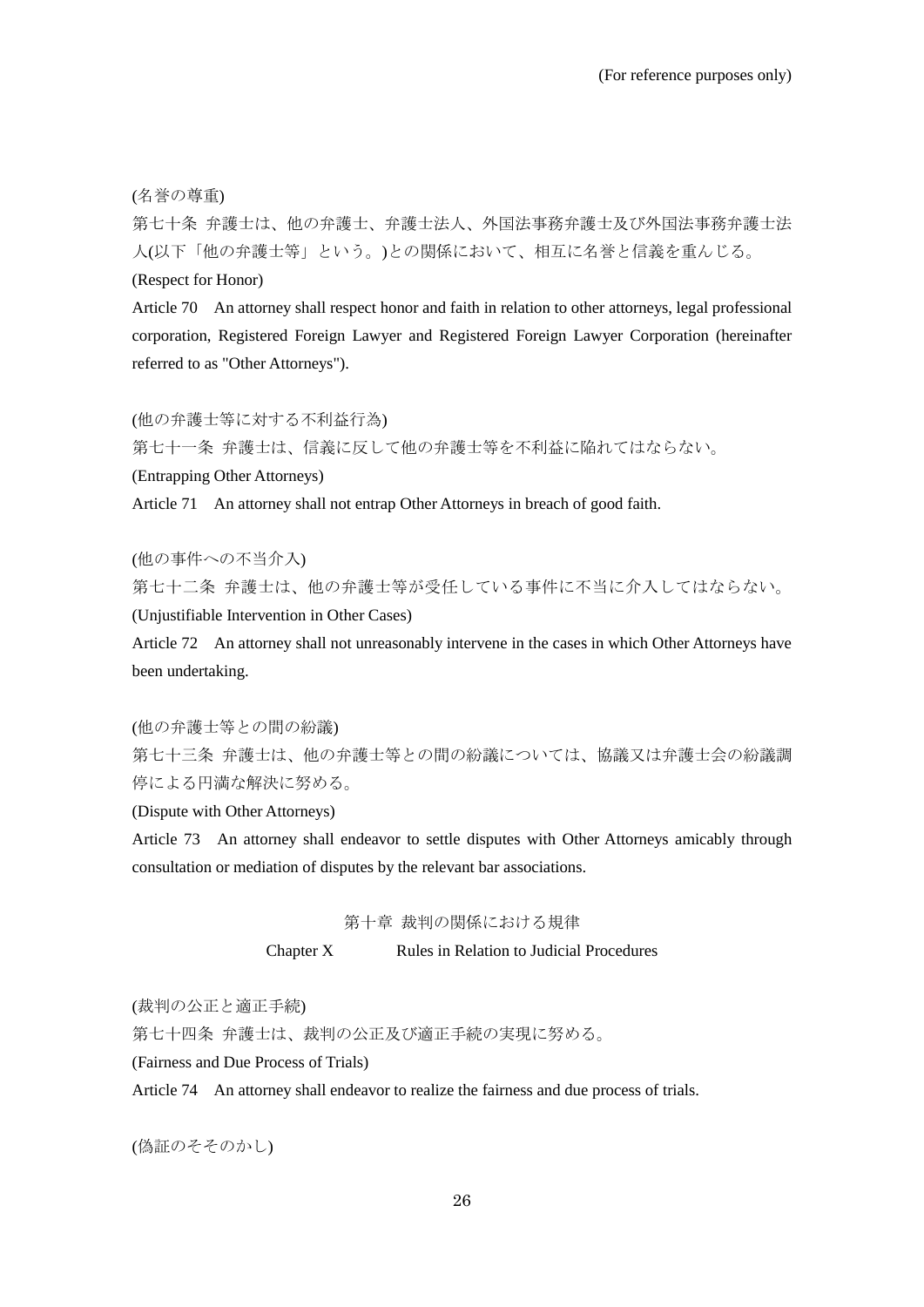第七十五条 弁護士は、偽証若しくは虚偽の陳述をそそのかし、又は虚偽と知りながらその 証拠を提出してはならない。

(Instigation of Perjury)

Article 75 An attorney shall not induce others to give a false testimony, or submit evidence knowing that the content of which is false.

(裁判手続の遅延)

第七十六条 弁護士は、怠慢により、又は不当な目的のため、裁判手続を遅延させてはなら ない。

(Delay in Judicial Proceedings)

Article 76 An attorney shall not delay the judicial proceedings by negligence or for unjust purposes.

## (裁判官等との私的関係の不当利用)

第七十七条 弁護士は、その職務を行うに当たり、裁判官、検察官その他裁判手続に関わる 公職にある者との縁故その他の私的関係があることを不当に利用してはならない。

(Unjust Use of Private Relationships with Judges)

Article 77 In performing his/her duties, an attorney shall not unjustly exploit any personal relationship, such as a relationship with a judge, a public prosecutor, or any other person in a public office related to judicial proceedings.

第十一章 弁護士会との関係における規律

Chapter XI Rules in Relation to Bar Associations

(弁護士法等の遵守)

第七十八条 弁護士は、弁護士法並びに本会及び所属弁護士会の会則を遵守しなければなら ない。

(Observance of the Attorney Act)

Article 78 An attorney shall observe the Attorney Act and the Articles of Association of the JFBA and the bar association to which he/she belongs.

(委嘱事項の不当拒絶)

第七十九条 弁護士は、正当な理由なく、会則の定めるところにより、本会、所属弁護士会 及び所属弁護士会が弁護士法第四十四条の規定により設けた弁護士会連合会から委嘱され た事項を行うことを拒絶してはならない。

(Unjustifiable Decline of Referred Matters)

Article 79 An attorney shall not decline, without justifiable grounds, the matters referred to him/her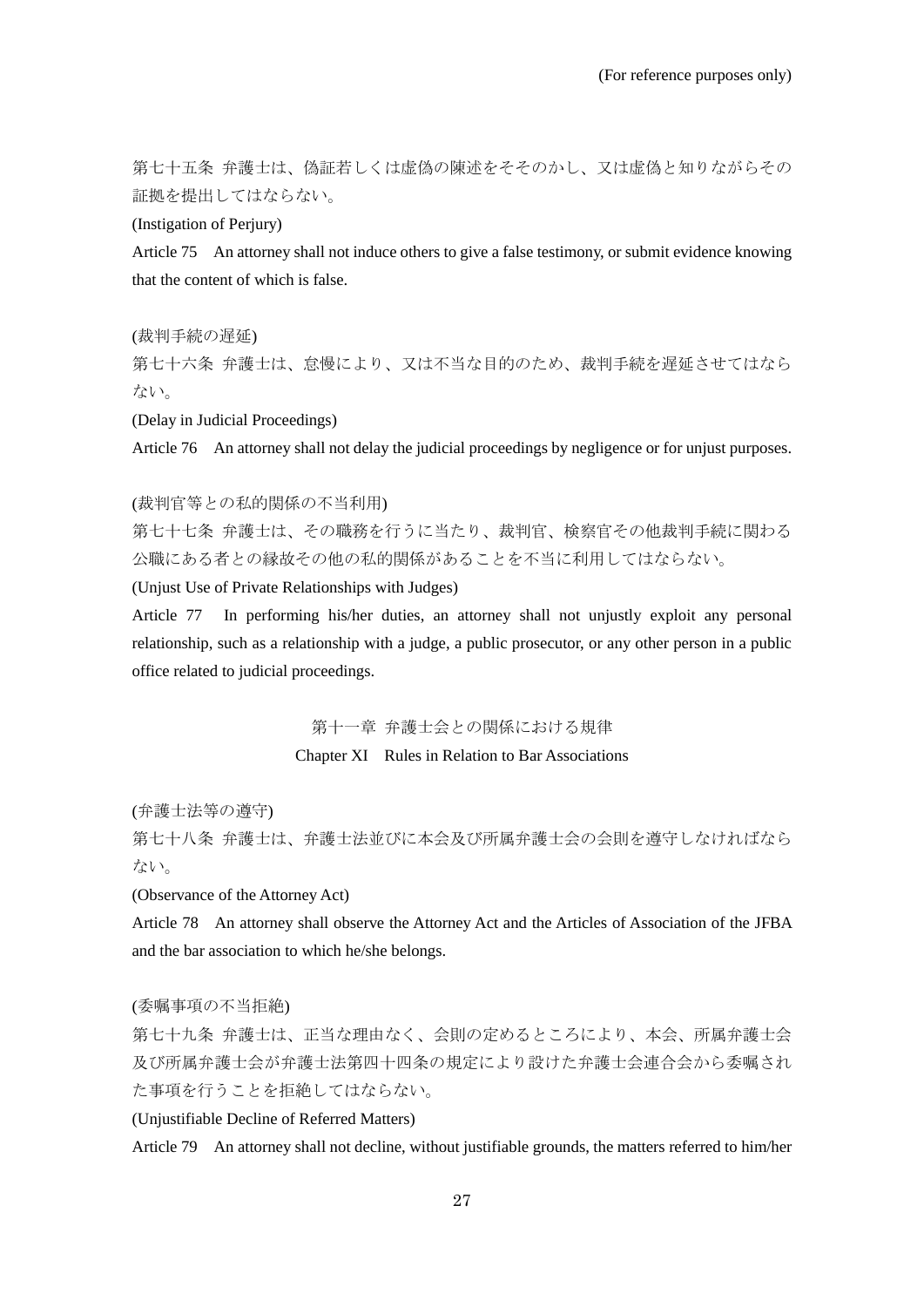by the JFBA, the bar association to which he/she belongs, or the federation of such bar associations established under Article 44 of the Attorney Act, pursuant to the Articles of Association thereof.

> 第十二章 官公署との関係における規律 Chapter XII Rules in Relation to Public Agency

(委嘱事項の不当拒絶)

第八十条 弁護士は、正当な理由なく、法令により官公署から委嘱された事項を行うことを 拒絶してはならない。

(Unjustifiable Decline of Referred Matters)

Article 80 An attorney shall not decline, without justifiable grounds, the matters referred to him/her by public agencies pursuant to laws and regulations.

#### (受託の制限)

第八十一条 弁護士は、法令により官公署から委嘱された事項について、職務の公正を保ち 得ない事由があるときは、その委嘱を受けてはならない。

(Limitation in Acceptance of Referrals)

Article 81 An attorney shall not accept matters which have been referred to him/her by public agencies if there are grounds which may keep him/her from maintaining fairness in his/her performance of duties.

# 第十三章 解釈適用指針

## Chapter XIII Guidelines for Interpretation and Application

# (解釈適用指針)

第八十二条 この規程は、弁護士の職務の多様性と個別性に鑑み、その自由と独立を不当に 侵すことのないよう、実質的に解釈し適用しなければならない。第五条の解釈適用に当たっ て、刑事弁護においては、被疑者及び被告人の防御権並びに弁護人の弁護権を侵害すること のないように留意しなければならない。

2 第一章並びに第二十条から第二十二条まで、第二十六条、第三十三条、第三十七条第二項、 第四十六条から第四十八条まで、第五十条、第五十五条、第五十九条、第六十一条、第六十 八条、第七十条、第七十三条及び第七十四条の規定は、弁護士の職務の行動指針又は努力目 標を定めたものとして解釈し適用しなければならない。

(Guidelines for Interpretation and Application)

Article 82 In consideration of the diversity and individuality of the duties of attorneys, these Basic Rules shall be substantively interpreted and applied so as not to unreasonably impair the freedom and